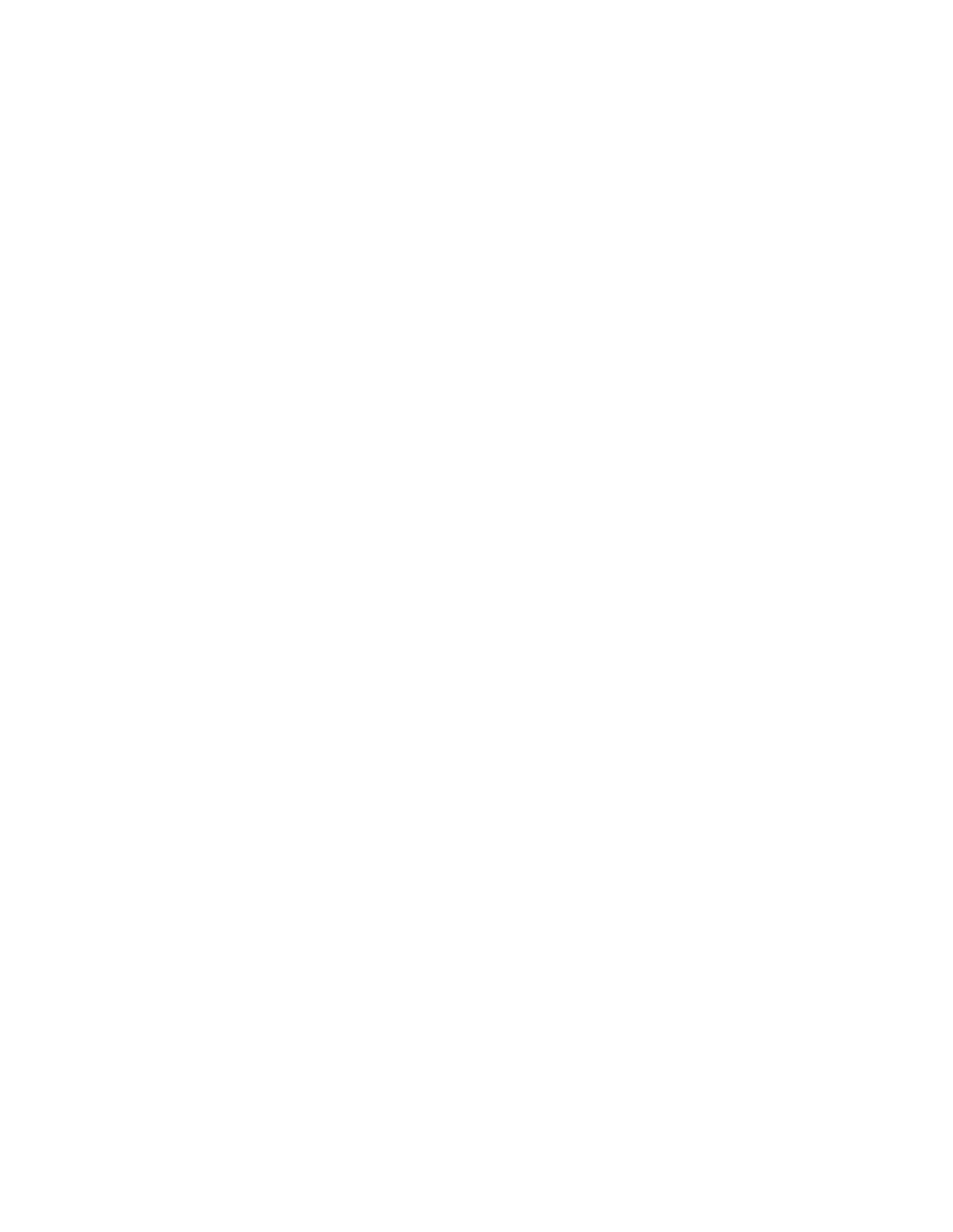### DISTRICT MISSION STATEMENT

The mission of the District, in partnership with students, parents, and the community, is to create a unique, safe, caring environment in which students acquire critical thinking skills, achieve personal excellence, and become citizens who will responsibly meet the challenges of the future.

### ELEMENTARY SCHOOL MISSION STATEMENT

The Cayuga Elementary School will provide for the achievement of maximum learning for all students through effective teaching of optimum academic skills, promotion of self- esteem, and training to become responsible, caring members of the community and workplace.

### MIDDLE SCHOOL MISSION STATEMENT

The mission of Cayuga Middle School is to implement safe, student-centered programs and effective practices which address the critical academic, social, and psychological needs of young adolescents.

### HIGH SCHOOL MISSION STATEMENT

The mission of Cayuga High School is to prepare its students to become citizens who are able to make informed and intelligent choices between alternatives they will encounter during their lifetime. In collaboration with parents and community, Cayuga High School will provide a safe environment and help students develop a desire for excellence, while learning the skills to become contributing members of society.

# GOALS AND OBJECTIVES

The district and campuses have specific goals and objectives in their improvement plans. These are evaluated and updated annually and as needed by the district and campus level site-based decision making committees. Copies of these improvement plans may be viewed in each Principal's Office or the Superintendent's Office.

### DISTRICT PROFILE

In the University Interscholastic League's classification system for schools, Cayuga ISD is a Class 2A district. The district is located in rural East Texas and has an enrollment of approximately 560 students. It is four miles east of Cayuga on Highway 287 North, in the Bethel community, 25 miles northwest of Palestine, Texas.

#### BOARD OF TRUSTEES

Texas law grants the board of trustees the power to govern and oversee the management of the district's schools. The board is the policy-making body within the district and has overall responsibility for the curriculum, school taxes, annual budget, facilities, and employment of the professional and auxiliary staff. The board has complete and final control over school matters within limits established by law and State Board of Education rules.

The board of trustees is elected by citizens of the district to represent the community's commitment to a strong educational program for the district's children. Board members are elected to places and serve fouryear terms. They serve without compensation, must be qualified voters, and must reside in the district.

Board Members:

Tim West, President Jessica McCann, Vice President Tammy Lightfoot, Secretary John Paul Kelley, Assistant Secretary Donald Loving Scott Cotton Todd Winkel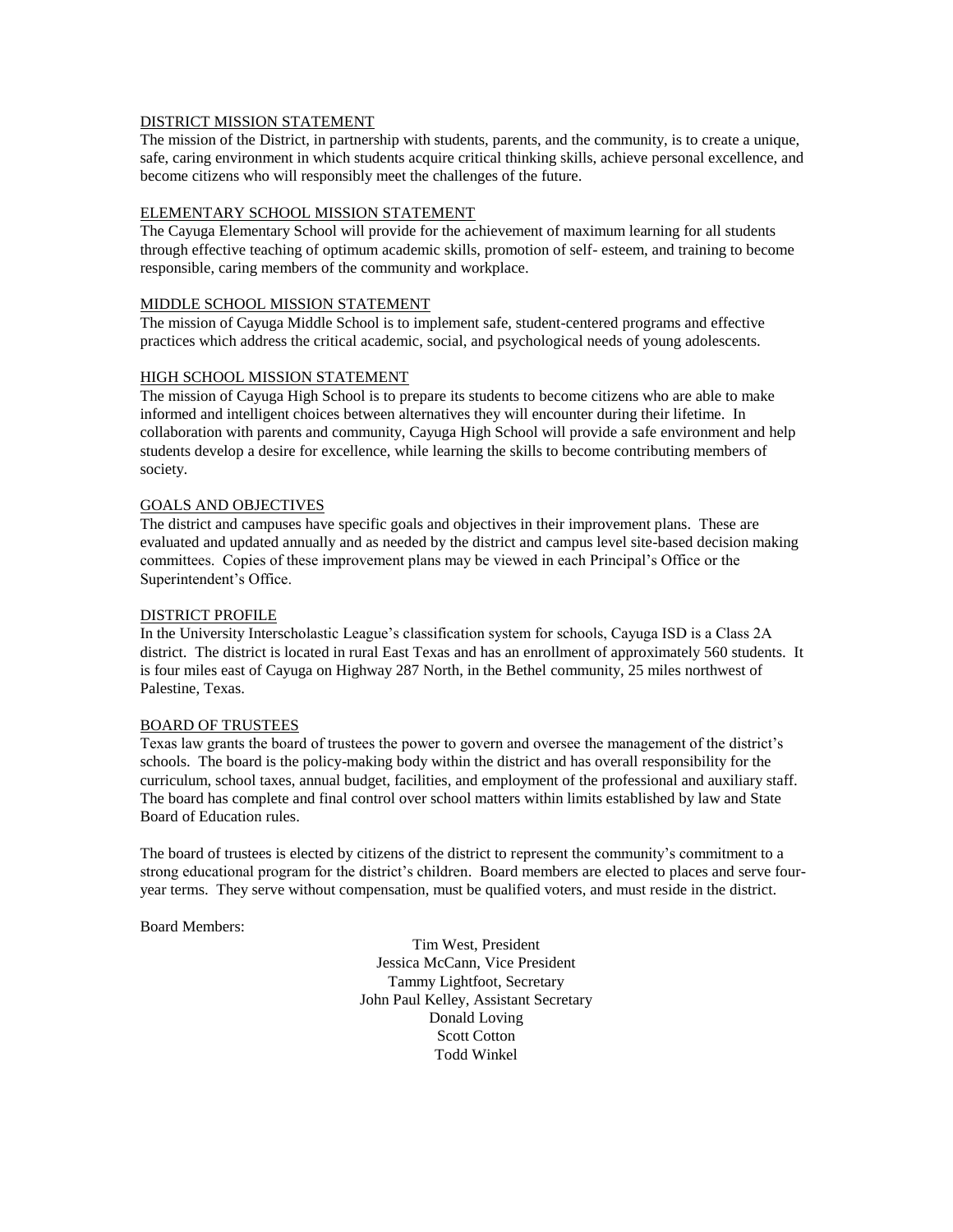#### BOARD MEETINGS

Board members usually meet on the third Monday of each month in the High School Library at 6:30 p.m. In the event that large attendance is anticipated, the board may meet in the Cafeteria. If the date or location of the meeting is changed, it will be posted on the agenda. Special meetings may be called when necessary. A notice of regular and special meetings will be posted outside the Superintendent's office and on the District's website at least 72 hours before the scheduled meeting time. The written notice will show the date, time, place and topics of each meeting. In emergencies, a meeting may be held with two hours notice.

All meetings are open to the public. Texas law permits the board to go into a closed session to discuss matters such as prospective gifts or donations, real property acquisition, personnel issues including conferences with employees and employee complaints, security matters, student discipline, personally identifiable student information, medical or psychiatric records, assessment instruments, economic development negotiations, or to consult with attorneys regarding pending legislation.

Administration, Support Services Contacts:

Joe Satterwhite, Superintendent Rick Webb, Superintendent Emeritus Tracie Campbell, Elementary Principal Laura Poland, Licensed Specialist in School Psychology Jenni Scheppler, Middle School Principal Jay Thompson, High School Principal Kenyetta Jenkins, Middle School/High School Dean of Students Jacob Magee, Athletic Director Frank Robinson, Maintenance Director Joey Fitzgerald, Transportation Jackie Willingham, Technology Director Leslie Glenn, Cafeteria Director Jennifer Sturm, Special Education Director Becky Thompson, Special Programs Director Bertha Williams, Elementary Secretary Effie Williams, Middle School Secretary Kim Dublin, PEIMS Coordinator Kimberly Davis, High School Secretary Magen Humphreys, HR Coordinator-Administrative Assistant Kellie Gatewood, Business Manager Jackie Willingham, District Librarian Kristen Mills, School Nurse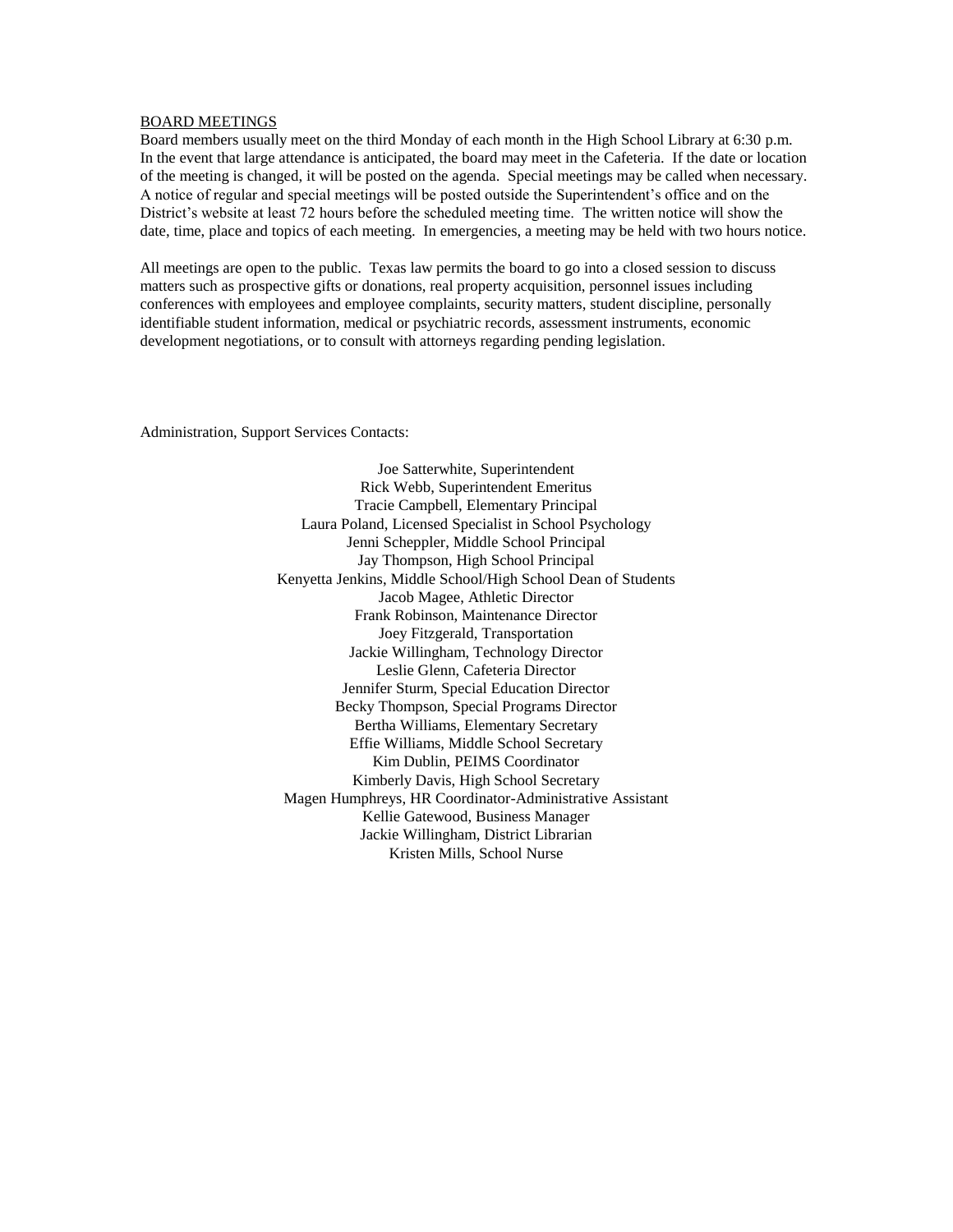# **TABLE OF CONTENTS**

#### **I. Legal Notices**

Equal Opportunity Employment Practices Employment Practices – Recommendations, Hiring Nonrenewal: Term Contracts Employee Standards of Conduct Texas Educators' Code of Ethics Harassment

### **II. Personnel Issues**

Personnel Records Required Documents Payroll Information Payroll Deductions Cafeteria Plan Benefits Continuation of Health Insurance Leave and Absence Policies Temporary Disability Leave Assault Leave Performance Appraisals Daily Routines Lunch Workload, Work Schedules Overtime Approval Dress Code Appropriate Language Being a Positive Example Outside Employment and Tutoring Employee Involvement Attendance of School Functions Extracurricular Duties Eliminating Negative Discussions Unemployment Compensation Benefits Workers' Compensation Insurance Complaints and Grievances Employee Arrests and Convictions Resignations

# **III. Practices and Procedures**

Activities Calendar Intercom System Announcements Pep Rallies, Assemblies Purchasing Procedures Activity Fund Regulations, Relevant Procedures Travel Expense Reimbursement School Trips, Bus Requests Use of School Vehicles Building Maintenance Copyrighted Materials Technology Resources Personal Use of Electronic Media Use of Electronic Media with Students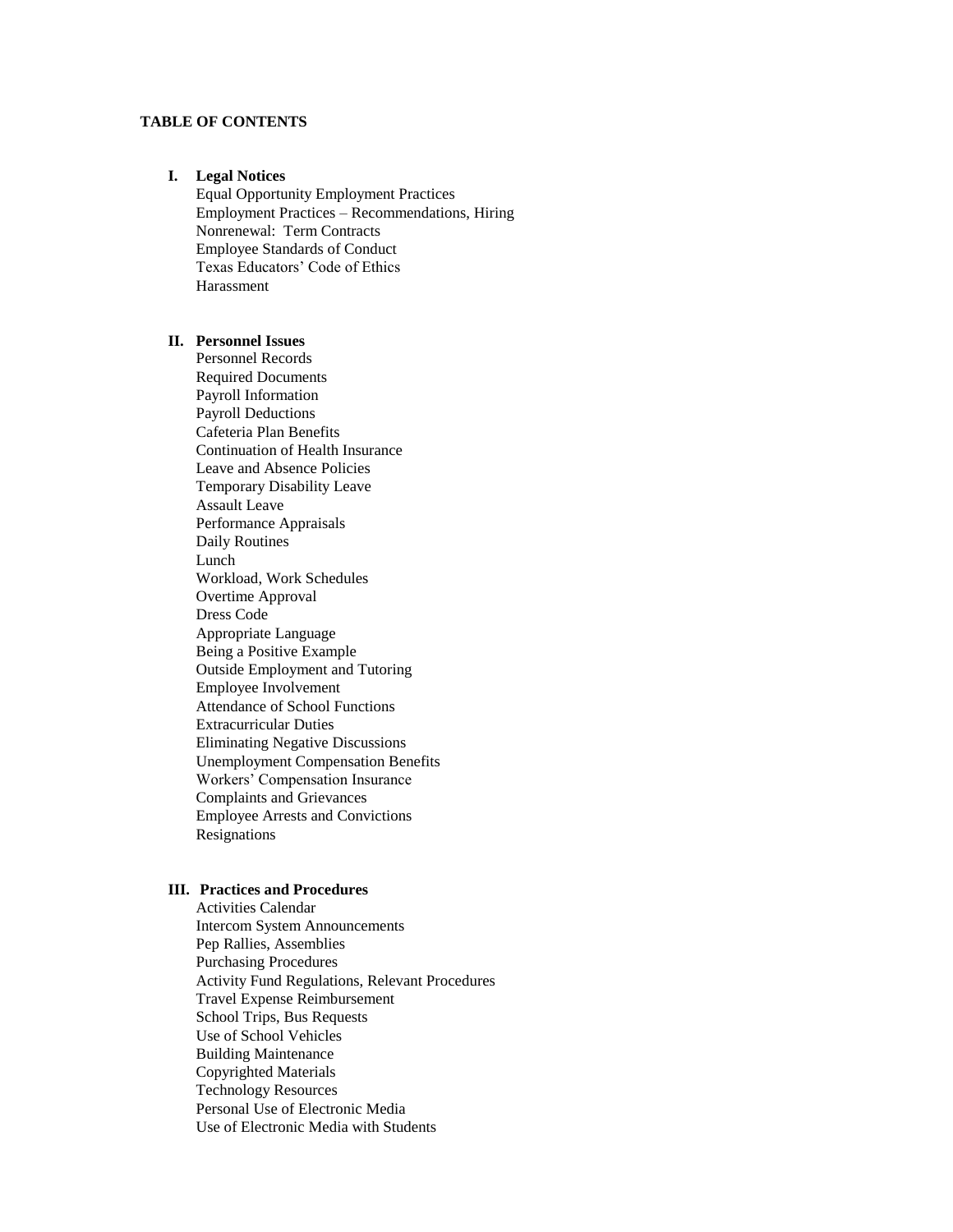### **Practices and Procedures, Continued**

Employee Cell Phone Use Fundraising Guidelines Classroom Disruptions Hall Passes Excusing Students From Class Personal Property Visitors in the Workplace Substitutes Weather-Related Closings, Delays

# **IV. Safety and Health Matters**

Safety, Crisis Plan Alcohol and Drug Abuse Prevention Tobacco Products Reporting Accidents, Injuries Bloodborne Pathogens Exposure Control Plan School Nurse Services, Dispensing Medication Health & Safety Training Pest Control Treatment

# **V. Student Concerns**

Discipline Bullying Hazing Child Abuse Reporting Requirements Internet Safety for Students Transporting Students Proper Handling of School Keys

### **VI. Instructional Responsibilities**

Lesson Plans Grading, Conferences and Progress Reports Homework Instructional Modifications Student Records Planning / Conference Period Textbooks Library Services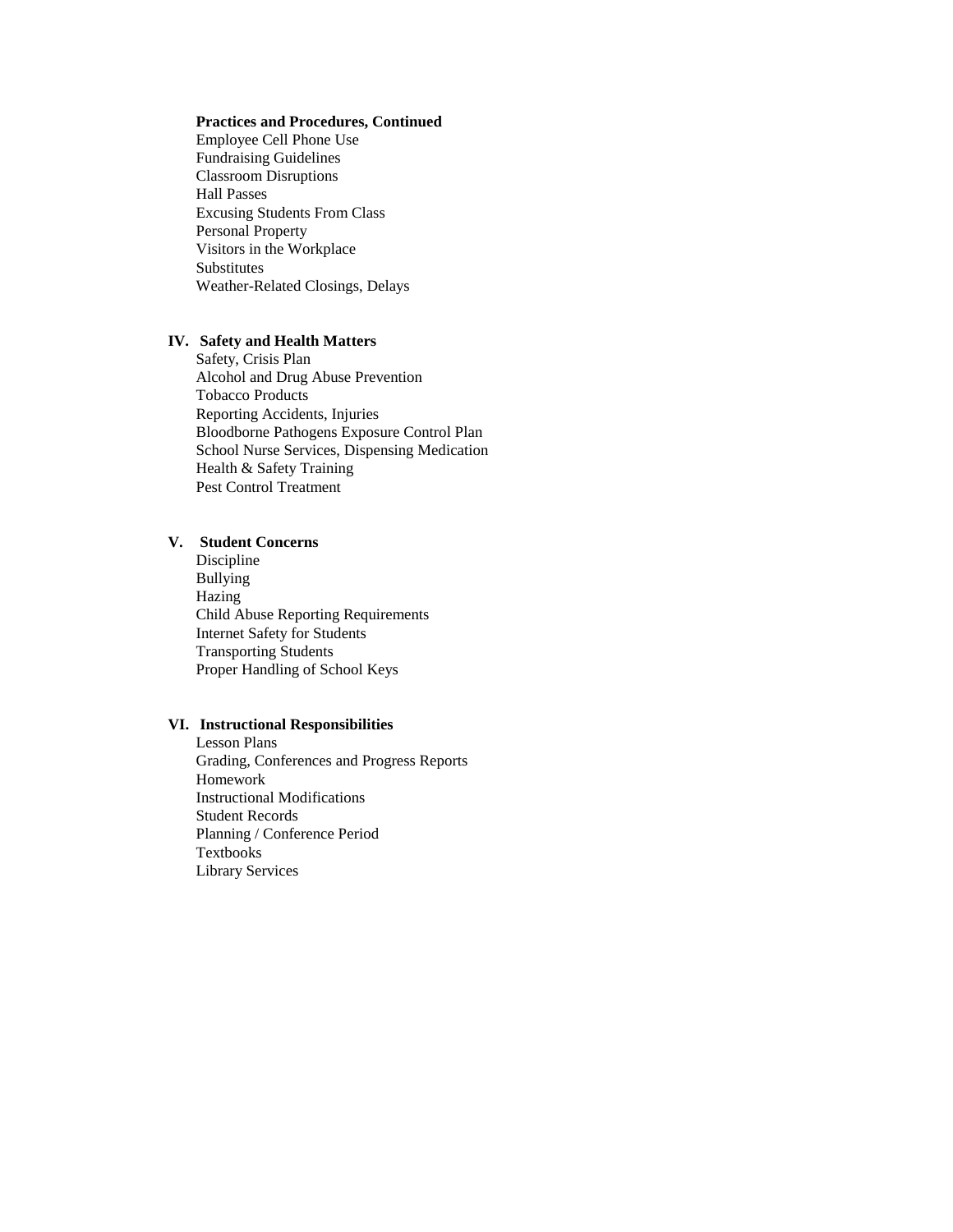# I. **LEGAL NOTICES**

# EQUAL OPPORTUNITY EMPLOYMENT PRACTICES

The Cayuga ISD does not discriminate against any employee or applicant for employment because of race, color, religion, sex, age, national origin, disability, military status, or on any other basis prohibited by law. Employment decisions will be made on the basis of each applicant's job qualifications, experience, and abilities.

Employees with questions or concerns relating to discrimination for any of the reasons listed above, or sexual harassment, should contact Becky Thompson (Title IX Coordinator and 504 / ADA Coordinator). Please review the contents of District Policies DAA(Legal and Local) for additional information relevant to such concerns.

### EMPLOYMENT PRACTICES – RECOMMENDATIONS, HIRINGS

Announcements of job vacancies by position and location are posted on the district's website and in the display case located near the entrance to the business office.

The Superintendent has sole authority to make recommendations to the Board regarding the selection of all personnel. Each principal must approve each teacher or staff appointment to the principal's campus as provided by Education Code 11.202. Final authority for the selection and employment of contractual and noncontractual personnel is retained by the Board of Trustees. For applicable policy, see DC (Legal) and DC (Local).

# NONRENEWAL: TERM CONTRACTS

The decision to nonrenew a contract shall not be based on an employee's exercise of constitutional rights or based unlawfully on an employee's race, color, religion, gender, national origin, disability, or age. Reasons for proposed nonrenewal of an employee's contract may be found in the DF series of the Board Policy manual.

# EMPLOYEE STANDARDS OF CONDUCT

All employees are expected to work together in a cooperative spirit to serve the best interests of the district and to be courteous to students, one another and the public. Employees are expected to observe the following standards of conduct:

\*Recognize and respect the rights and property of students, parents, other employees and members of the community.

\*Maintain confidentiality in all matters relating to students and coworkers.

\*Report to work according to the assigned schedule.

\*Notify their immediate supervisor in advance or as early as possible in the event that they must be absent or late. Unauthorized absences, chronic absenteeism, tardiness, and failure to follow procedures for reporting an absence may be cause for disciplinary action.

\*Know and comply with campus and district procedures and policies.

\*Express concerns, complaints, or criticism through appropriate channels.

\*Observe all safety rules and regulations and report injuries or unsafe conditions to a supervisor immediately.

\*Use district time, funds, and property for authorized district business and activities only.

All district employees should perform their duties in accordance with state and federal law, district policies and procedures, and ethical standards. Violation of policies, regulations or guidelines may result in disciplinary action, including termination. Alleged incidents of certain misconduct by educators, including having a criminal record, must be reported to the State Board for Educator Certification not later than the seventh day after the superintendent learns of the incident.

# TEXAS EDUCATORS' CODE OF ETHICS

The Texas Educators' Code of Ethics has been adopted by the State Board for Educator Certification. All district employees shall adhere to the Code's standards.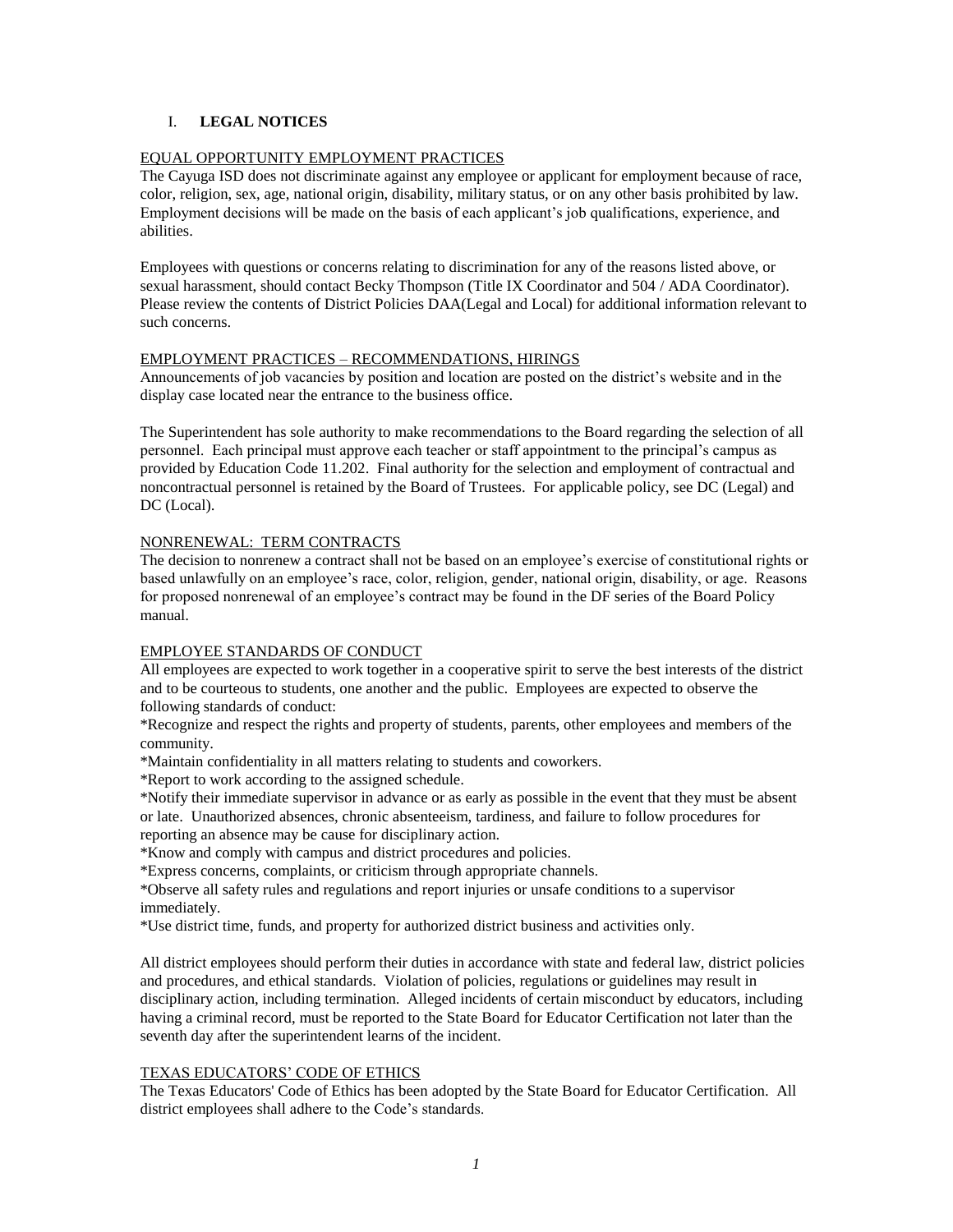(a) Statement of Purpose. The Texas educator shall comply with standard practices and ethical conduct toward students, professional colleagues, school officials, parents, and members of the community and shall safeguard academic freedom. The Texas educator, in maintaining the dignity of the profession, shall respect and obey the law, demonstrate personal integrity, and exemplify honesty and good moral character. The Texas educator, in exemplifying ethical relations with colleagues, shall extend just and equitable treatment to all members of the profession. The Texas educator, in accepting a position of public trust, shall measure success by the progress of each student toward realization of his or her potential as an effective citizen. The Texas educator, in fulfilling responsibilities in the community, shall cooperate with parents and others to improve the public schools of the community.

#### (b) Enforceable Standards

(1) Professional Ethical Conduct, Practices and Performance

Standard 1.1 The educator shall not intentionally, knowingly or recklessly engage in deceptive practices regarding official policies of the school district, educational institution, educator preparation program, the Texas Education Agency, or the State Board for Educator Certification (SBEC) and its certification process. Standard 1.2 The educator shall not knowingly misappropriate, divert, or use monies, personnel, property, or equipment committed to his or her charge for personal gain or advantage.

Standard 1.3 The educator shall not submit fraudulent requests for reimbursement, expenses, or pay. Standard 1.4 The educator shall not use institutional or professional privileges for personal or partisan advantage.

Standard 1.5 The educator shall neither accept nor offer gratuities, gifts, or favors that impair professional judgment or to obtain special advantage. This standard shall not restrict the acceptance of gifts or tokens offered and accepted openly from students, parents of students, or other persons or organizations in recognition or appreciation of service.

Standard 1.6 The educator shall not falsify records, or direct or coerce others to do so.

Standard 1.7 The educator shall comply with state regulations, written local school board policies, and other state and federal laws.

Standard 1.8 The educator shall apply for, accept, offer, or assign a position or a responsibility on the basis of professional qualifications.

Standard 1.9 The educator shall not make threats of violence against school district employees, school board members, students, or parents of students.

Standard 1.10 The educator shall be of good moral character and be worthy to instruct or supervise the youth of this state.

Standard 1.11 The educator shall not intentionally or knowingly misrepresent his or her employment history, criminal history, and/or disciplinary record when applying for subsequent employment.

Standard 1.12 The educator shall refrain from the illegal use or distribution of controlled substances and/or abuse of prescription drugs and toxic inhalants.

Standard 1.13 The educator shall not consume alcoholic beverages on school property or during school activities when students are present.

(2) Ethical Conduct Toward Professional Colleagues.

Standard 2.1 The educator shall not reveal confidential health or personnel information concerning colleagues unless disclosure serves lawful professional purposes or is required by law.

Standard 2.2 The educator shall not harm others by knowingly making false statements about a colleague or the school district.

Standard 2.3 The educator shall adhere to written local school board policies and state and federal laws regarding the hiring, evaluation, and dismissal of personnel.

Standard 2.4 The educator shall not interfere with a colleague's exercise of political, professional, or citizenship rights and responsibilities.

Standard 2.5 The educator shall not discriminate against or coerce a colleague on the basis of race, color, religion, national origin, age, gender, disability, or family status.

Standard 2.6 The educator shall not use coercive means or promise of special treatment in order to influence professional decisions or colleagues.

Standard 2.7 The educator shall not retaliate against any individual who has filed a complaint with the SBEC or who provides information for a disciplinary investigation or proceeding under this chapter.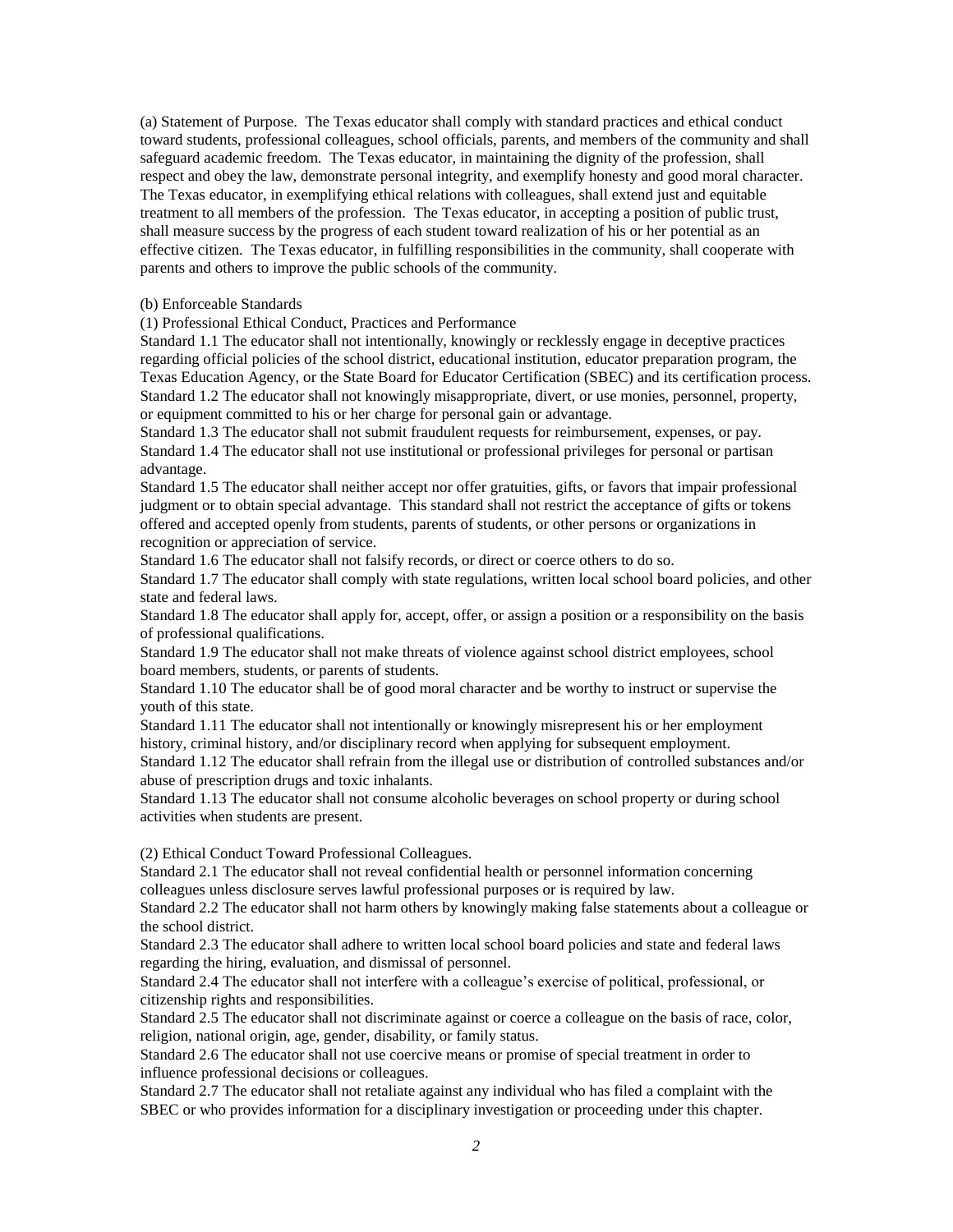(3) Ethical Conduct Toward Students

Standard 3.1 The educator shall not reveal confidential information concerning students unless disclosure serves lawful professional purposes or is required by law.

Standard 3.2 The Educator shall not intentionally, knowingly or recklessly treat a student or minor in a manner that adversely affects or endangers the learning, physical health, mental health, or safety of the student or minor.

Standard 3.3 The educator shall not deliberately or knowingly misrepresent facts regarding a student. Standard 3.4 The educator shall not exclude a student from participation in a program, deny benefits to a student, or grant an advantage to a student on the basis of race, color, gender, disability, national origin, religion, family status or sexual orientation.

Standard 3.5 The educator shall not intentionally, knowingly or recklessly engage in physical mistreatment, neglect, or abuse of a student or minor.

Standard 3.6 The educator shall not solicit or engage in sexual conduct or a romantic relationship with a student or minor.

Standard 3.7 The educator shall not furnish alcohol or illegal/unauthorized drugs to any person under 21 years of age unless the educator is a parent or guardian of that child or knowingly allow any person under 21 years of age unless the educator is a parent or guardian of that child to consume alcohol or illegal/unauthorized drugs in the presence of the educator.

Standard 3.8 The educator shall maintain appropriate professional educator-student relationships and boundaries based on a reasonably prudent educator standard.

Standard 3.9 The educator shall refrain from inappropriate communication with a student or minor, including, but not limited to, electronic communication such as cell phone, text messaging, e-mail, instant messaging, blogging, or other social network communication. Factors that may be considered in assessing whether the communication is inappropriate include, but are not limited to:

-the nature, purpose, timing and amount of the communication;

-the subject matter of the communication;

-whether the communication was made openly or the educator attempted to conceal the communication; -whether the communication could be reasonably interpreted as soliciting sexual contact or a romantic relationship;

-whether the communication was sexually explicit;

-whether the communication involved discussion(s) of the physical or sexual attractiveness or the sexual history, activities, preferences or fantasies of either the educator or the student.

#### HARASSMENT

Harassment of a coworker or student motivated by race, color, religion, national origin, disability, or age is a form of discrimination and is prohibited by law. A substantiated charge of harassment against a student or employee shall result in disciplinary action. The term harassment includes repeated unwelcome and offensive slurs, jokes, or other oral, written, graphic, or physical conduct relating to an individual's race, color, religion, national origin, disability, or age that creates an intimidating, hostile, or offensive educational or work environment. Please see Policies DIA and FFH in the Board Policy Manual for further explanation.

#### Sexual Harassment

Employee-to-employee: Sexual harassment of a coworker is a form of discrimination and is prohibited by law. Sexual harassment is defined as unwelcome sexual advances, requests for sexual favors, and other verbal or physical conduct under the following conditions:

Submission to such conduct is explicitly or implicitly a term or condition of employment.

Submission to or rejection of such conduct is used as a basis for employment decisions.

The conduct unreasonably interferes with an individual's work performance or creates an intimidating, hostile, or otherwise offensive work environment.

Employee-to-student: Sexual harassment of students by employees is a form of discrimination and is prohibited by law. Sexual harassment of students includes any welcome or unwelcome sexual advances, requests for sexual favors, and other oral, written, physical, or visual conduct of a sexual nature. Romantic relationships between district employees and students are strictly prohibited. Other types of prohibited conduct include the following: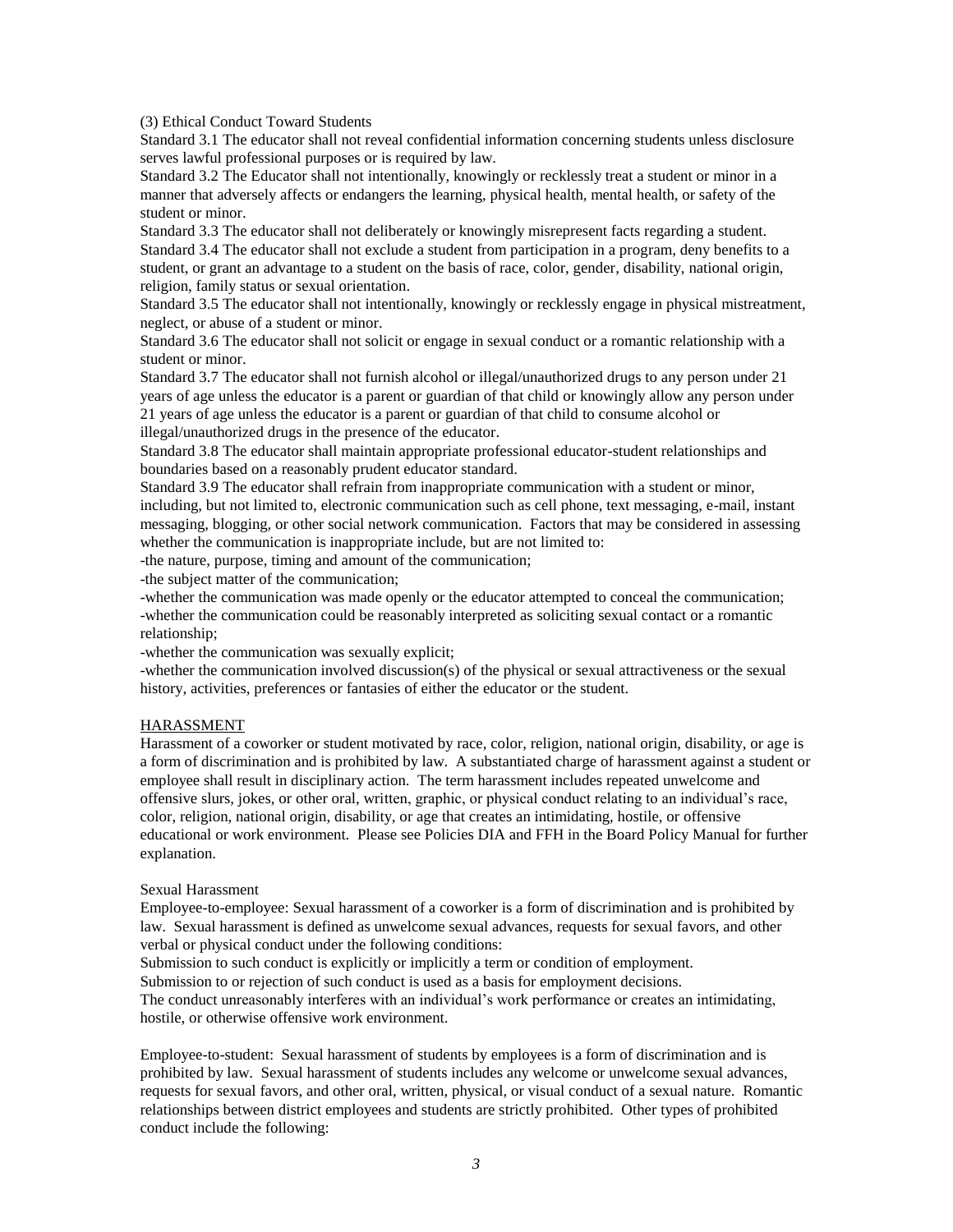Engaging in sexually oriented conversations for the purpose of personal sexual gratification. Telephoning students at home or elsewhere and engaging in inappropriate social relationships. Engaging in physical contact that would reasonably be construed as sexual in nature. Enticing or threatening students to get them to engage in sexual behavior in exchange for grades or other school-related benefits.

In most instances, sexual abuse of a student by an employee violates the student's constitutional right to bodily integrity. Sexual abuse may include, but is not limited to, fondling, sexual assault, or sexual intercourse.

Student-to-student sexual harassment: Students shall not engage in sexual harassment toward another student or a District employee. A substantiated charge of sexual harassment against a student shall result in disciplinary action. Sexual harassment by a student includes unwanted and unwelcome verbal or physical conduct of a sexual nature, whether by word, gesture, or any other sexual conduct, including requests for sexual favors.

Employees who suspect a student is being sexually harassed or abused by another employee or by another student are obligated to report their concerns to the campus principal. All allegations of sexual harassment or sexual abuse of a student will be reported to the student's parents and promptly investigated. Conduct that may be characterized as known or suspected child abuse also will be reported to the appropriate authorities, as required by law.

An employee who knows of or suspects abuse of a child, including sexual abuse, must report his or her knowledge or suspicion to the appropriate authorities. For additional information regarding this legal requirement see Section V of this employee handbook, specifically the portions entitled "*Child Abuse Reporting Requirements*" and "*Bullying*."

Employees with questions or concerns relating to any form of harassment should contact Mrs. Becky Thompson, Title IX Coordinator. For related district policy information, see Policies DF Series, DH Series, FFG and FFH in the Board Policy Manual.

# II. **PERSONNEL ISSUES**

#### PERSONNEL RECORDS

Most district records, including personnel records, are public information and must be released upon request. Employees may choose to have the following personal information withheld: address, phone number (including personal cell phone number), emergency contact information, personal e-mail address, information that reveals whether they have family members. The choice to not allow public access to this information may be made at any time by submitting a written request to the district's HR Coordinator. New or terminated employees have fourteen days after hiring or termination to submit such a request.

Each district employee shall complete an Employee Handbook Receipt form annually. In addition to verifying employee receipt of the district handbook, the completed form is also used by the administration to update the staff directory. The handbook receipt form also serves as documentation of employees' decisions regarding the release of personal information. Please see GBA (Legal) and GBA (Local) in the Board Policy Manual for additional information.

# REQUIRED DOCUMENTS

### Teachers and Administrators

Each professional teacher and administrator shall have on file with the superintendent of schools the following records:

- 1. Official copy of Texas Teaching Certificate \*
- 2. Up-to-date transcript with college seal, signature of registrar, and degree noted
- 3. Original service record
- 4. Form W-4 for federal income tax purposes
- 5. Contract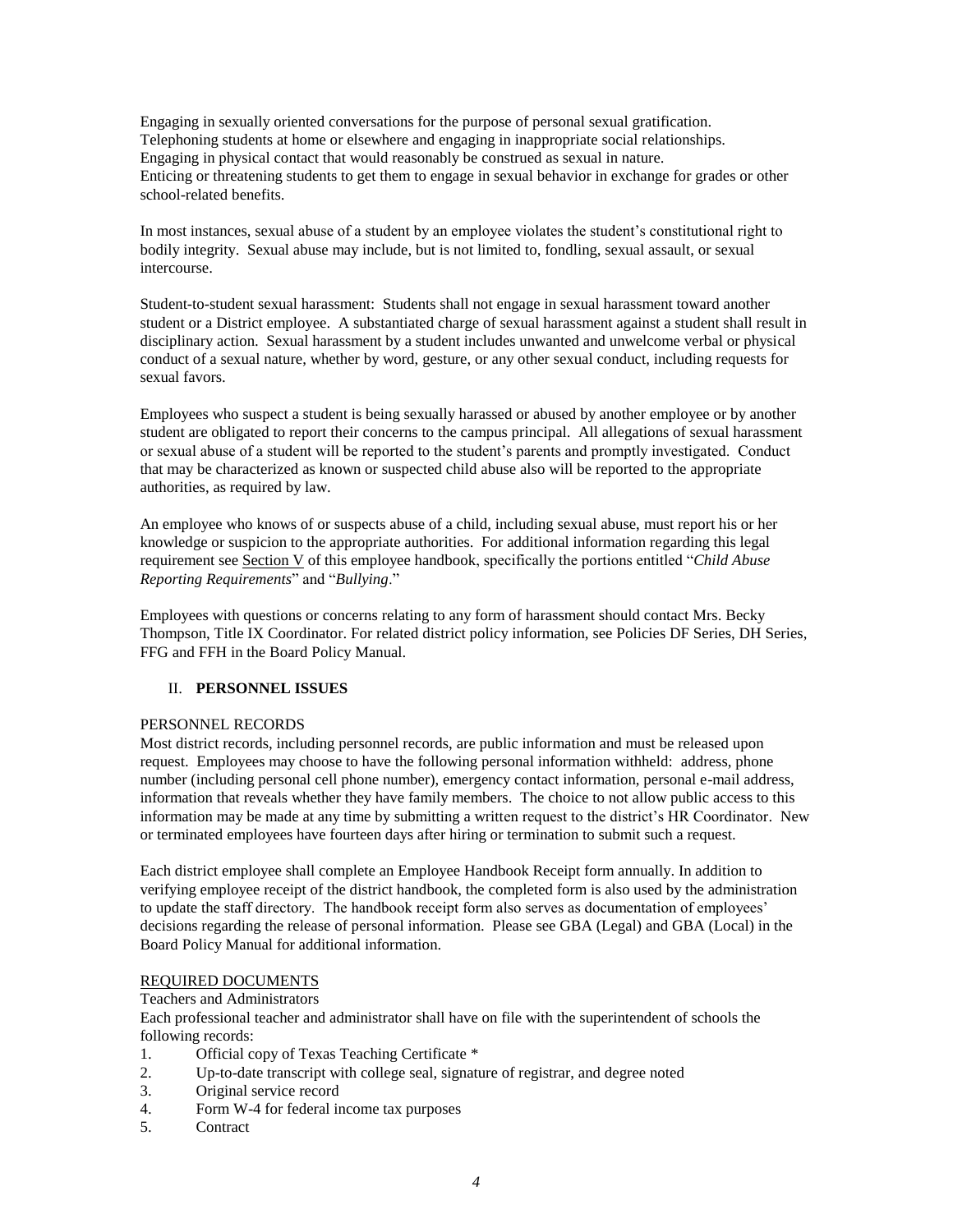- 6. Teacher retirement membership information
- 7. Evidence of passing appropriate certificate testing (ExCET and/or TExES)
- 8. Copy of Social Security card
- 9. Copy of driver's license
- 10. Verification of criminal history check
- 11. Staff development/training documentation \*\*

\* Professional employees whose positions require SBEC certification or professional licensure are responsible for taking actions to ensure their credentials do not lapse. A certified employee's contract may be voided and employment terminated if the individual does not hold a valid certificate or fails to fulfill the requirements necessary to renew or extend their certification. A contract may also be voided if SBEC suspends or revokes certification because of an employee's failure to comply with criminal history checks.

\*\* Individuals holding renewable SBEC certificates are responsible for obtaining the required training hours and maintaining appropriate documentation.

# Paraprofessionals

Paraprofessionals are expected to maintain appropriate ethical standards, just as a teacher or administrator. Teacher aides are required to have the following information on file in the Administration Office:

- 1. Official copy of Paraprofessional Certificate
- 2. Original service record (documenting any years of service with other school districts)
- 3. Transcript from highest level of education attended
- 4. Form W-4 for federal income tax purposes
- 5. Copy of Social Security card
- 6. Copy of driver's license
- 7. Verification of criminal history check
- 8. Staff development/training documentation
- 9. When applicable, evidence of compliance with "highly qualified" expectations

All employees are subject to a review of their criminal history information at any time during employment. Criminal history checks based on an individual's fingerprints, photo, and other identification will be conducted and entered into the Texas Department of Public Safety (DPS) Clearinghouse. This database provides the district and SBEC access to an employee's criminal history.

### PAYROLL INFORMATION

Paydays are on the 15th of each month or on the preceding Friday if the 15th falls on a weekend. The schedule of paydays for the 2021-2022 school year are: September 15, October 14, November 15, December 15, January 13, February 15, March 11, April 14, May 15, June 15, July 14, and August 15.

All employees must complete and sign W-4 forms at the beginning of each school year. See the Business Office staff for these forms.

If you need to make any changes in regard to your check and if you want the change to take effect for the next month's payroll distribution, then the revised information must be submitted to the Business Office prior to the first day of the month.

The district pays all salaried employees over twelve months regardless of the number of months employed during the school year. Salaried employees will be paid in equal monthly payments, beginning with the first pay period of the school year. An employee who separates from service before the last day of instruction or retires under TRS will receive in his or her final paycheck a lump sum payment for wages actually earned.

Contractual employees who separate from employment with the district after the last day of instruction will continue to receive paychecks on the district's monthly paydates until they have received the amount of compensation they earned for the number of contractual workdays they fulfilled. For such work separations, the amount of compensation earned by employees will be determined based on the daily rates of pay recorded on faculty members' salary calculation notices.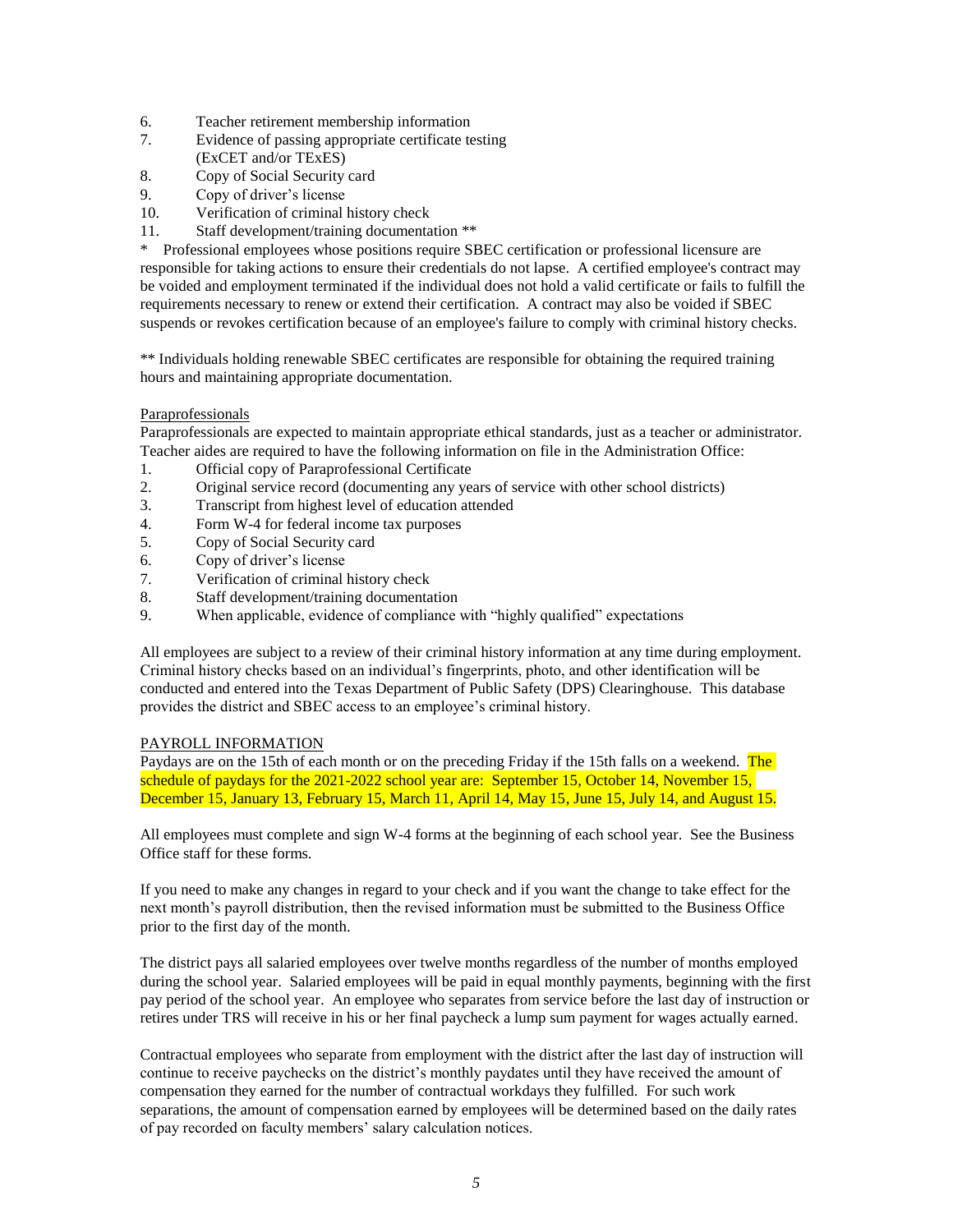Certified classroom teachers, full-time librarians, full-time nurses and full-time counselors will be paid no less than the compensation amounts included in the state's minimum salary schedule. However, the compensation amounts in the salary schedules for Cayuga ISD and the Anderson County Special Education Co-op are determined on an annual basis and are not related to the state's schedule in a manner that results in faculty members being paid fixed amounts above the state's minimum salary schedule. Neither past nor future salaries can be calculated, assumed or predicted on the basis of the current year's salary schedules.

### PAYROLL DEDUCTIONS

The district is required to make the following automatic payroll deductions:

- Teacher Retirement System of Texas (TRS) or Social Security employee contributions,
- Federal income tax required for all full-time employees,
- Medicare tax.

Other payroll deductions employees may elect include deductions for the employee's share of premiums for health, dental, life, and vision insurance; annuities; and higher education savings plans. Salary deductions are automatically made for unauthorized or unpaid leave.

### CAFETERIA PLAN BENEFITS

Employees may be eligible to participate in the Cafeteria Plan (Section 125) and, under IRS regulations must either accept or reject this benefit. This plan enables eligible employees to pay certain insurance premiums on a pretax basis (i.e., disability, accidental death and dismemberment, cancer and dread disease, dental, and additional term life insurance). A third-party administrator handles employee claims made on these accounts.

New employees must accept or reject this benefit during their first month of employment. All employees must accept or reject this benefit on an annual basis and during the specified time period.

#### CONTINUATION OF HEALTH INSURANCE

Employees on an approved leave of absence other than family and medical leave may continue their insurance benefits at their own expense. Health insurance benefits for employees on paid leave and leave designated under the Family and Medical Leave Act will be paid by the district as they were prior to the leave. Other than these circumstances, the district does not pay any portion of insurance premiums for employees on leave. Regardless of their leave status, staff members remain responsible for the employee portion of their health insurance premiums.

Under TRS-Active Care rules, an employee is no longer eligible for insurance through the district after six months of unpaid leave other than FMLA. If an employee's unpaid leave extends for more than six months, the district can offer the employee notice of COBRA rights.

# LEAVE AND ABSENCE POLICIES

### Personal Leave

A day of personal leave is equivalent to the number of hours per day in an employee's usual assignment, whether full-time or part-time. Under authority of Education Code 22.003 and to preserve the employee's leave entitlement while minimizing disruption to the instructional program, the Board requires that employees differentiate between uses of personal leave as:

Discretionary - to be taken at the individual employee's discretion, for which it is possible to set a schedule in advance. Discretionary leave shall not be allowed in the following circumstances:

- 1. The day before a school holiday
- 2. The day after a school holiday
- 3. Days scheduled for state assessments, end-of-semester, or end-of-year exams
- 4. Professional or staff development days
- 5. Other except in extenuating circumstances as approved by the Superintendent or designee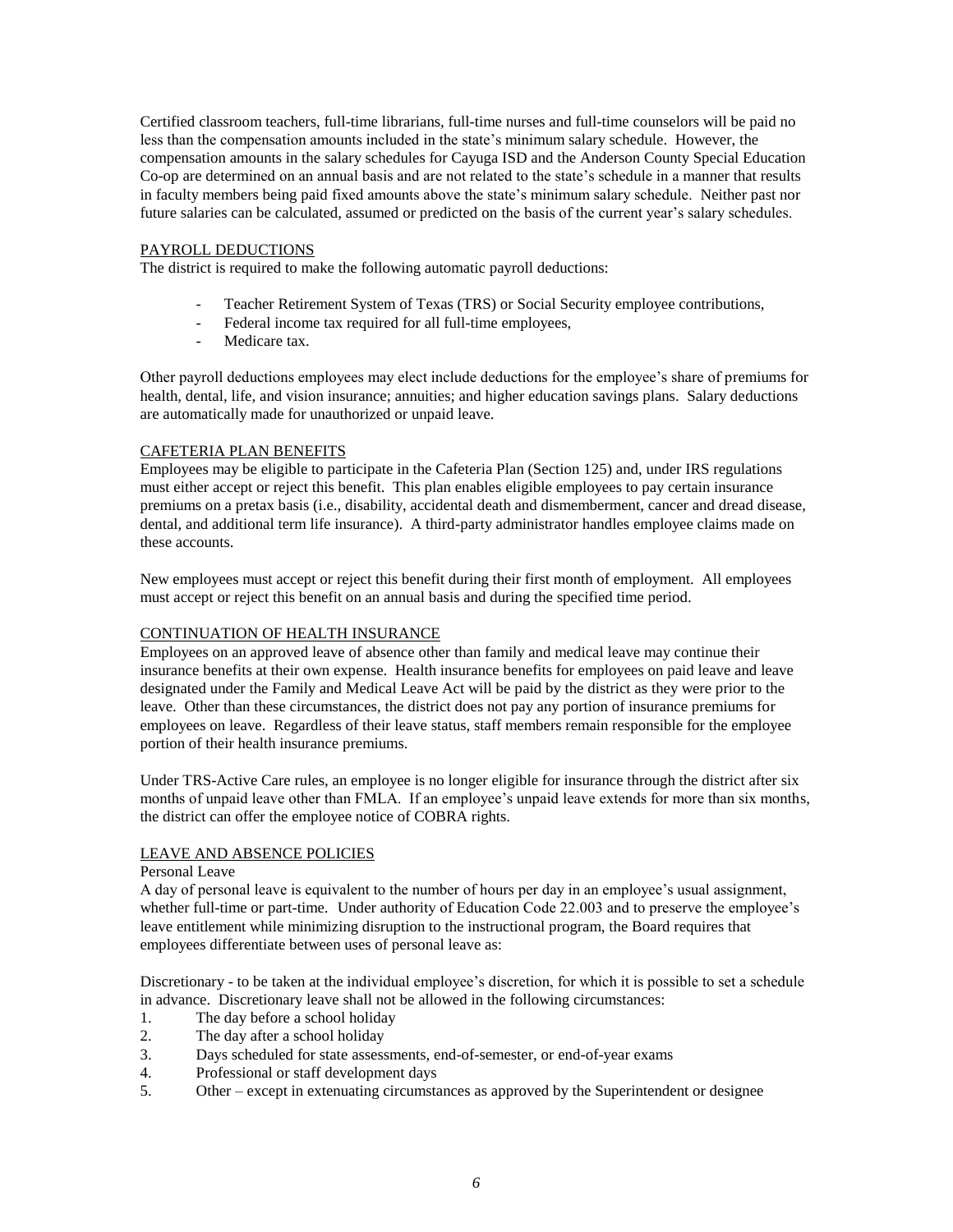Nondiscretionary – leave taken for personal or family illness, family emergency, a death in the family, or active military service is considered nondiscretionary leave. Reasons for this type of leave allow very little, if any, advance planning. Non-discretionary leave may be used in the same manner as state sick leave.

#### State Personal Leave

Employees' leave days are available for their use at the beginning of each school year. However, employees earn their state personal leave at the rate of one-half workday for each 18 workdays of employment, up to the statutory maximum of five workdays annually.

If an employee separates from employment with the district before his or her last duty day of the year, or begins employment after the first duty day, state personal leave will be prorated based on the actual time employed. When an employee separates from employment before the last duty day of the school year, the employee's final paycheck will be reduced by the amount of state personal leave the employee used beyond his or her pro rata entitlement for the school year.

State personal leave accumulates without limit and is transferable to other Texas school districts.

#### Local Personal Leave

The District will give one personal leave day per year. Local personal leave shall accumulate to a maximum of two workdays and shall be taken with no loss of pay. If not used, local leave days will not be paid for at the end of the school year.

#### Request for Use

1. A notice of request for discretionary personal leave (state or local) shall be submitted to the employee's immediate supervisor, principal or designee two (2) days in advance of the anticipated absence. 2. Discretionary personal leave may not be taken for more than three (3) consecutive days except in extenuating circumstances as determined by the Superintendent or designee.

Please refer to DEC (Legal) and DEC (Local) for the definition of immediate family, district policy relevant to recording the use of sick leave, and additional explanation of employee leave benefits.

### TEMPORARY DISABILITY LEAVE

Certified Employees – Any full-time employee whose position requires certification from the State Board of Educator Certification (SBEC) is eligible for temporary disability leave. The purpose of temporary disability leave is to provide job protection to full-time educators who cannot work for an extended period of time because of a mental or physical disability of a temporary nature. Temporary disability leave must be taken as a continuous block of time. It may not be taken intermittently or on a reduced schedule. Pregnancy and conditions related to pregnancy are treated the same as any other temporary disability.

Employees must request approval for temporary disability leave. If disability leave is approved, the length of leave shall be no longer than 180 calendar days. When an employee is ready to return to work, the superintendent shall be notified at least thirty days in advance. The return-to-work notice must be accompanied by a physician's statement confirming that the employee is able to resume regular duties.

Policies DEC (Legal and Local) include additional provisions regarding temporary disability leave.

#### ASSAULT LEAVE

Assault leave provides extended job income and benefits protection to an employee who is injured as the result of a physical assault suffered during the performance of his or her job. An injury is treated as an assault if the person causing the injury could be prosecuted for assault or could not be prosecuted only because that person's age or mental capacity renders the person not responsible for purposes of criminal liability.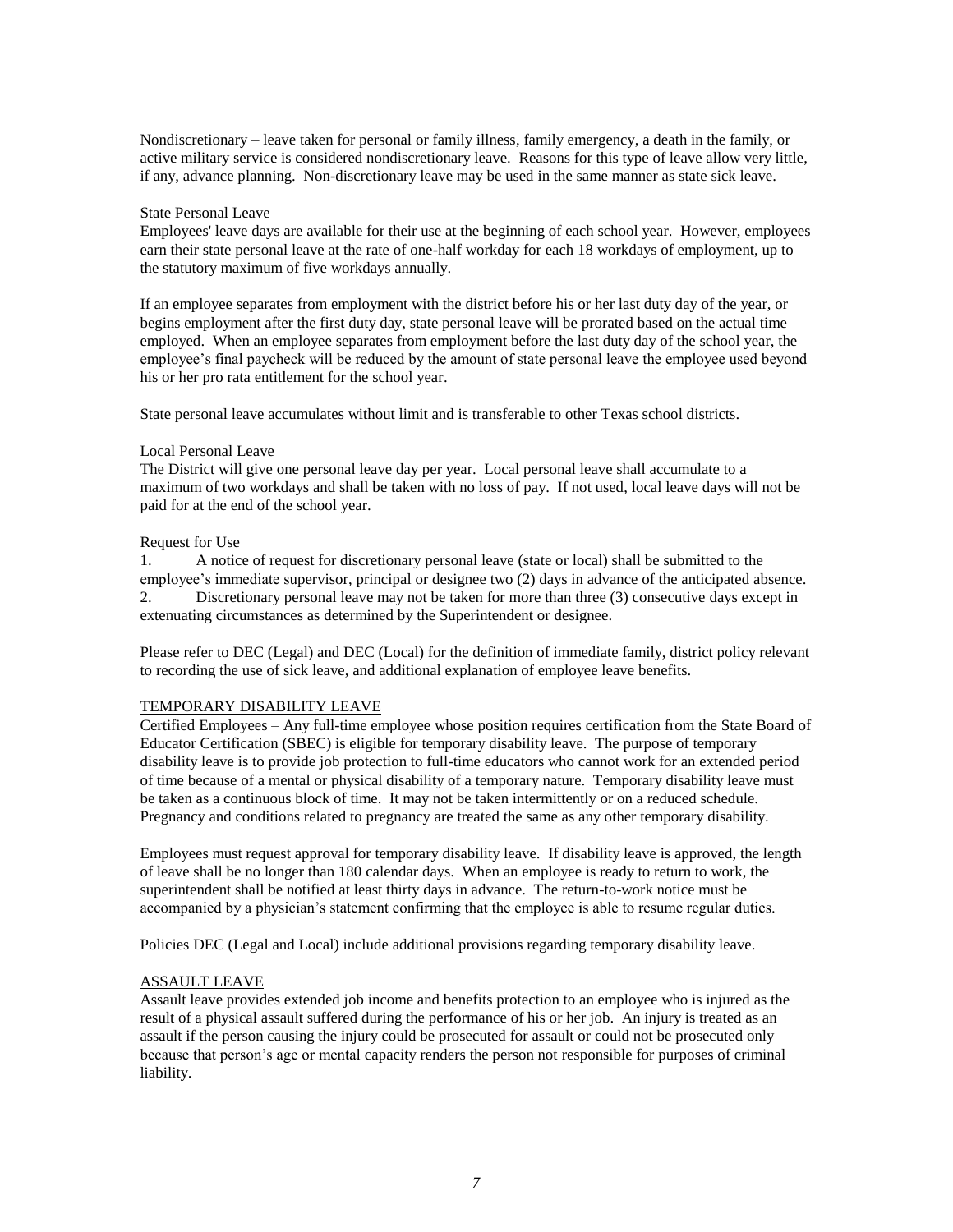# PERFORMANCE APPRAISALS OF TEACHERS

Evaluation of an employee's job performance should be a continual process that focuses on improvement. Performance appraisals shall be based on the Texas Teacher Evaluation and Support System (T-TESS), including cumulative performance data gathered by supervisors throughout the year. Reports, correspondence, walk-through data / forms, and memoranda also can be used to document performance information. For additional information related to the district's implementation of T-TESS, see the DN series of Board Policy.

# Teacher Appraisal Calendar:

- 1. Earliest Appraisal Date: **August 30, 2021**
- 2. Observe no day prior to and no day after a student holiday
- 3. No observation on days scheduled for:
	- A. end-of-semester, end-of-year, or end-of-course exams
	- B. state assessments
	- C. standardized tests
- 4. Last Appraisal Day / Summative Conference Deadline: May 13, 2022

# Teacher **Appraisers:**

Tracie Campbell, Jenni Scheppler, and Jay Thompson

# ARRIVAL AND DEPARTURE TIMES

The school day for teachers not assigned to supervisory duties will be from 7:30 a.m. until 4:00 p.m. Teachers on duty should be at their assigned duty area by 7:30 a.m. There may be occasions for teachers to arrive earlier or stay later. (Examples: faculty meetings, staff development, district or campus site-based meetings, special programs, open house, etc.)

### FACULTY MAILBOXES

All mail will be placed in your box upon delivery to the school. Do not use your mailbox for storage. Please check your mailbox after you sign in each morning, during your conference or lunch period, and prior to leaving each day.

# LUNCH

Each teacher and paraprofessional has a thirty-minute duty free lunch. They may eat lunch wherever they choose. Staff members in other job assignments, such as maintenance, custodial and food service employees, have a thirty-minute duty free lunch for which they are not compensated.

#### WORKLOAD AND WORK SCHEDULES

Professional employees and academic administrators are exempt from overtime pay and are employed on a ten, eleven or twelve month basis. A school calendar is adopted each year designating the work schedule for teachers and all school holidays. Notice of work schedules including start and end dates and scheduled holidays will be distributed each school year.

# OVERTIME APPROVAL

Paraprofessional and auxiliary employees are not exempt from overtime and are not authorized to work in excess of their assigned schedule without prior approval from their supervisors. For additional information regarding district procedures related to overtime, please see the contents of District Policies DEAB (Legal and Local).

### DRESS CODE FOR EMPLOYEES

The dress and grooming of District employees shall be clean, neat, appropriate for their assigned duties, and in accordance with any additional standards established by their supervisors and approved by the Superintendent. At a minimum, the apparel of all employees is to comply with the guidelines of the student dress code. Teacher attire shall reflect the standards of the profession and promote student respect. Final authority on the appropriateness of employee grooming and attire rests with the Superintendent or his designee. Campus administrators will make decisions regarding what are allowable exceptions in faculty dress for non-typical job assignments and special events.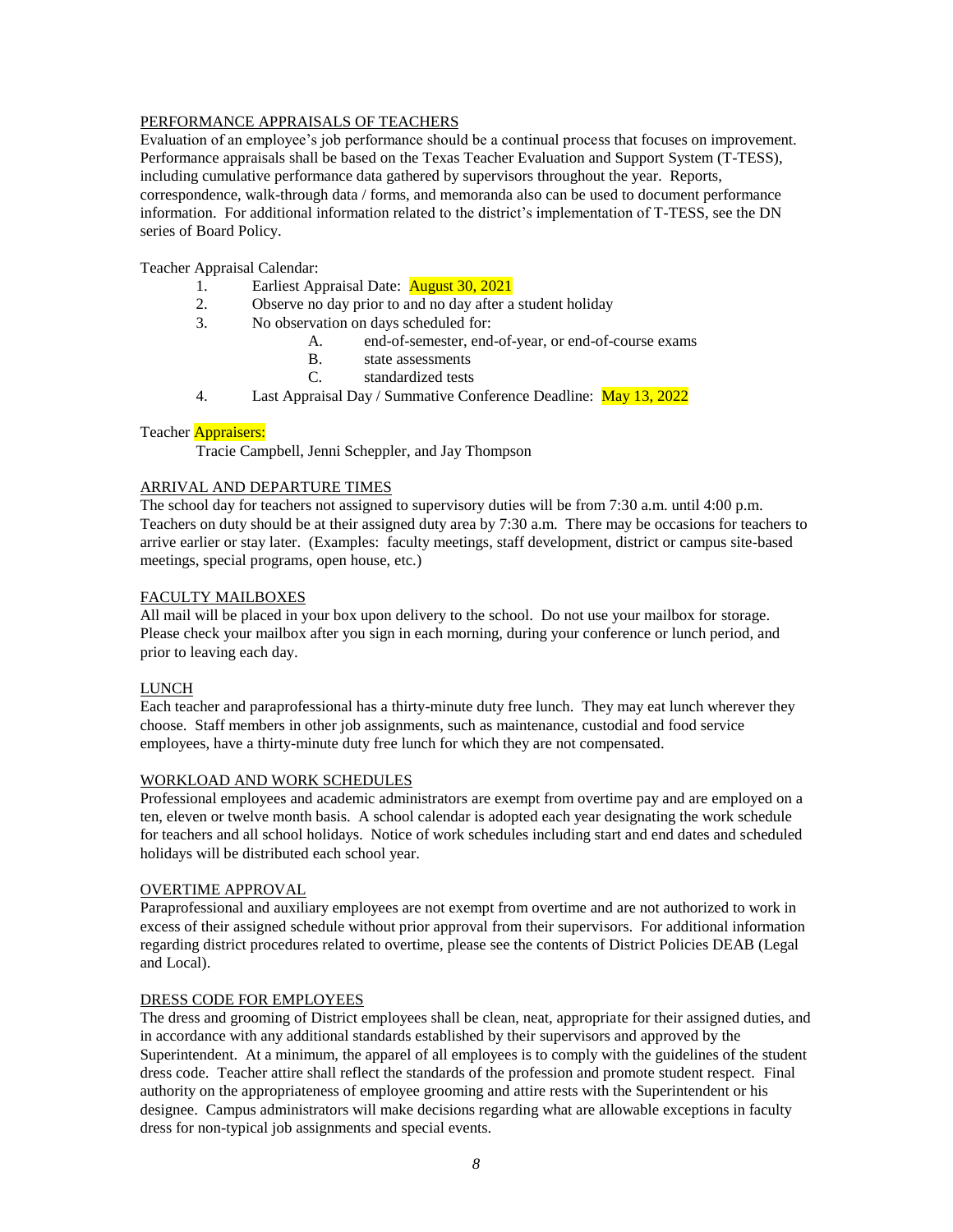All employees should dress appropriately for classroom assignments. For example, short pants are not to be worn in the classroom. Casual wear, such as jeans, windsuits, and "flip-flops", will be limited to Fridays. Hem lengths for pants and skirts must be at the knee. Garments worn over leggings must also be at the knee.

Because adults serve as role models for students, Cayuga ISD staff members are also expected to dress in a manner compliant with the standards described above when attending school sponsored activities and events. Employee attire at school related events shall reflect the district's dress code and the community's expectations of educators.

### APPROPRIATE LANGUAGE

At no time, should any faculty or staff member use profane or vulgar language while in the performance of any school-related duty or in the presence of students or colleagues. This includes classroom, lunchroom, workrooms, athletic fields, shop areas, etc.

#### BEING A POSITIVE EXAMPLE

We ask students to be prompt, abide by rules, etc., but sometimes we can be guilty of not setting a good example for them to follow. We all need to work hard at abiding by our rules and policies. This shall include all school board policies, administrative policies, items in this handbook, and related items in the student handbook.

As educators, we continually stress punctuality to our students. So, let's be sure to set a positive example for them to follow. Teachers should always be in their classrooms when the bell rings. When classes are changing and at the end of the school day, teachers should be at their doors so they can supervise hall behavior.

Insist that all students use Mr., Mrs. or Miss when addressing or referring to adults. Correct them when this is not done.

# OUTSIDE EMPLOYMENT AND TUTORING

Employees are required to disclose in writing to their immediate supervisors any outside employment that may create a potential conflict of interest with their assigned duties and responsibilities or the best interest of the district. Supervisors will consider outside employment on a case-by-case basis and determine whether it should be prohibited because of a conflict of interest. Teachers are not allowed to privately tutor their students for pay, except during the summer months. Policy DBD (Local) offers further explanation.

#### EMPLOYEE INVOLVEMENT

At both the campus and district levels, Cayuga ISD offers opportunities for involvement in matters that affect employees. As part of the district's planning and decision-making process, employees may either be asked or elected to serve on district- or campus-level advisory committees. Plans and detailed information about the shared decision-making process are available in each campus office. Additionally, district employees are encouraged to attend meetings of the Board of Trustees to gain insight into their operations, procedures, and decisions.

#### ATTENDANCE OF SCHOOL FUNCTIONS

All teachers are requested to take an active interest in school functions and to show this interest by their attendance. Student plays, band concerts, athletic events, end of year programs, and graduation should have your full consideration. We owe our fellow teachers our moral support and, when possible, we should support them and the students with our presence. In many cases, these functions are our only informal contact with many of the students we teach each day. Teachers are required to attend graduation and endof-the-year programs.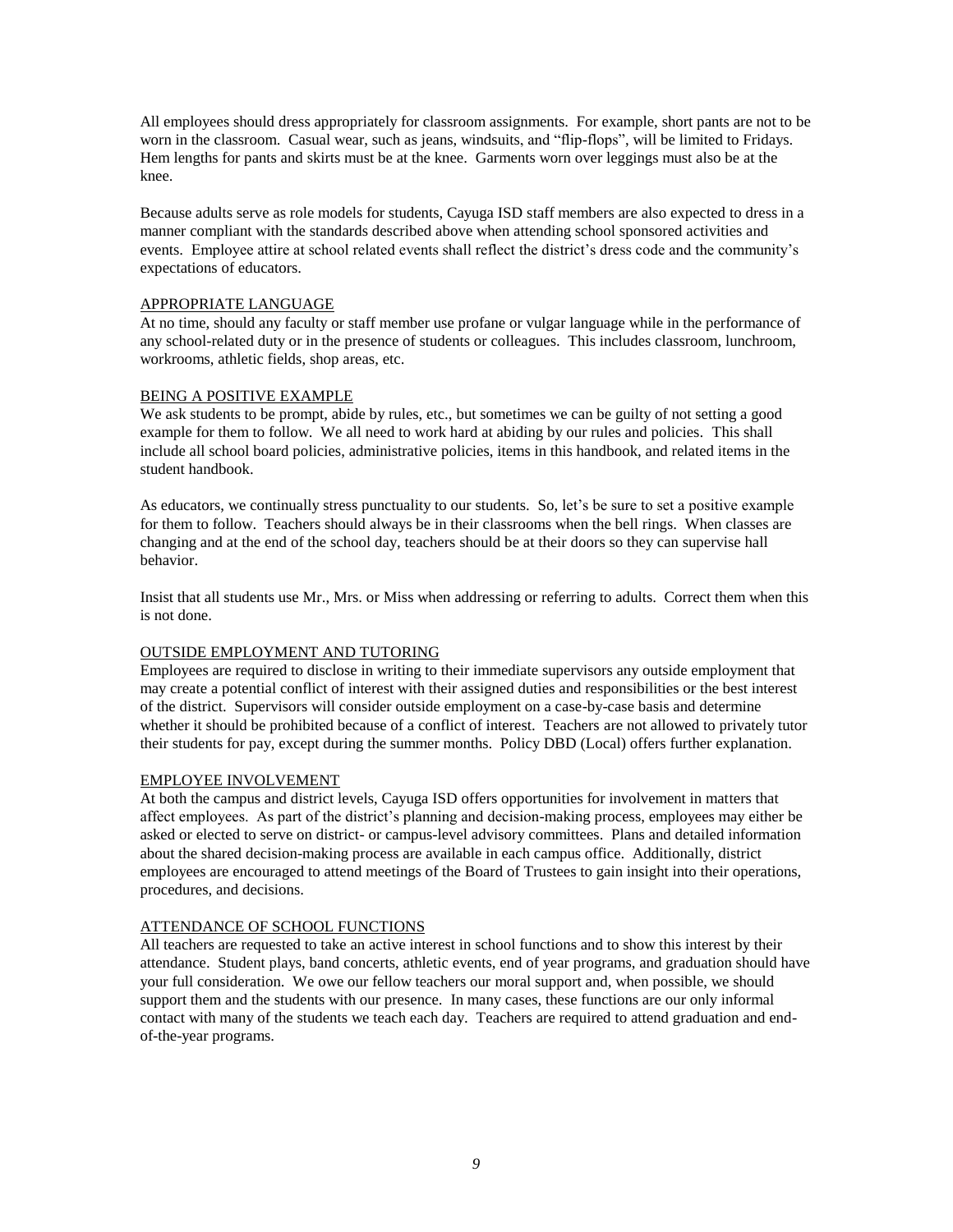# EXTRACURRICULAR DUTIES

Extracurricular duties have been distributed as fairly as possible among our teaching staff, but some of these activities normally require more time and effort than others. Each teacher, whenever possible, is expected to help out with various activities even though they are not direct sponsors.

### ELIMINATING NEGATIVE DISCUSSIONS

Set the example by never talking negatively about other teachers, classes, students or school policies or allowing students to do so in your classroom. Class time is for instructional purposes in teachers' assigned subject.

### UNEMPLOYMENT COMPENSATION BENEFITS

Employees who have been laid off or terminated through no fault of their own may be eligible for unemployment compensation benefits. Employees are not eligible to collect unemployment benefits during regularly scheduled breaks in the school year or the summer months if they have employment contracts or reasonable assurance of returning to service.

### WORKERS' COMPENSATION INSURANCE

The district, in accordance with state law, provides workers' compensation benefits to employees who suffer a work-related illness or are injured on the job. The district has workers' compensation coverage from Claims Administrative Services. Benefits help pay for medical treatment and make up for part of the income lost while recovering. Specific benefits are prescribed by law depending on the circumstances of each case.

All work-related accidents or injuries should be reported immediately to the Business Office staff.

### COMPLAINTS AND GRIEVANCES

In an effort to hear and resolve employee concerns or complaints in a timely manner and at the lowest administrative level possible, the board has adopted an orderly grievance process. Employees are encouraged to discuss their concerns or complaints with their supervisors or an appropriate administrator at any time.

The formal grievance process provides all employees with an opportunity to be heard up to the highest level of management if they are dissatisfied with an administrative response. Once all administrative procedures are exhausted, employees can bring concerns or complaints to the board of trustees. The district's policies (Policy DGBA Legal and Local) concerning the process for resolving concerns and complaints are outlined in Section D of the on-line policy manual and are accessible at the "School Board" link on the district's website, www.cayugaisd.com. The forms that can be used by employees to initiate formal grievance procedures are available in the Business Office and can be obtained from the superintendent's secretary.

#### EMPLOYEE ARRESTS AND CONVICTIONS

An employee must notify her or his principal or immediate supervisor within three calendar days of any arrest, indictment, conviction, no contest or guilty plea, or other adjudication of any felony, and any of the other offenses listed below:

- crimes involving school property or funds,
- crimes involving attempt by fraudulent or unauthorized means to obtain or alter any certificate or permit that would entitle any person to hold or obtain a position as an educator,
- crimes that occur wholly or part on school property or at a school-sponsored activity,
- crimes involving moral turpitude.

# RESIGNATIONS

Contract employees may resign from their positions without penalty at the end of any school year if written notice is received at least 45 days before the first day of instruction of the following school year. A written notice of resignation should be submitted to the employee's principal or the superintendent.

Contract employees may resign at any other time only with the approval of the superintendent or the board of trustees. Resignation without consent may result in disciplinary action by the State Board for Educator Certification (SBEC).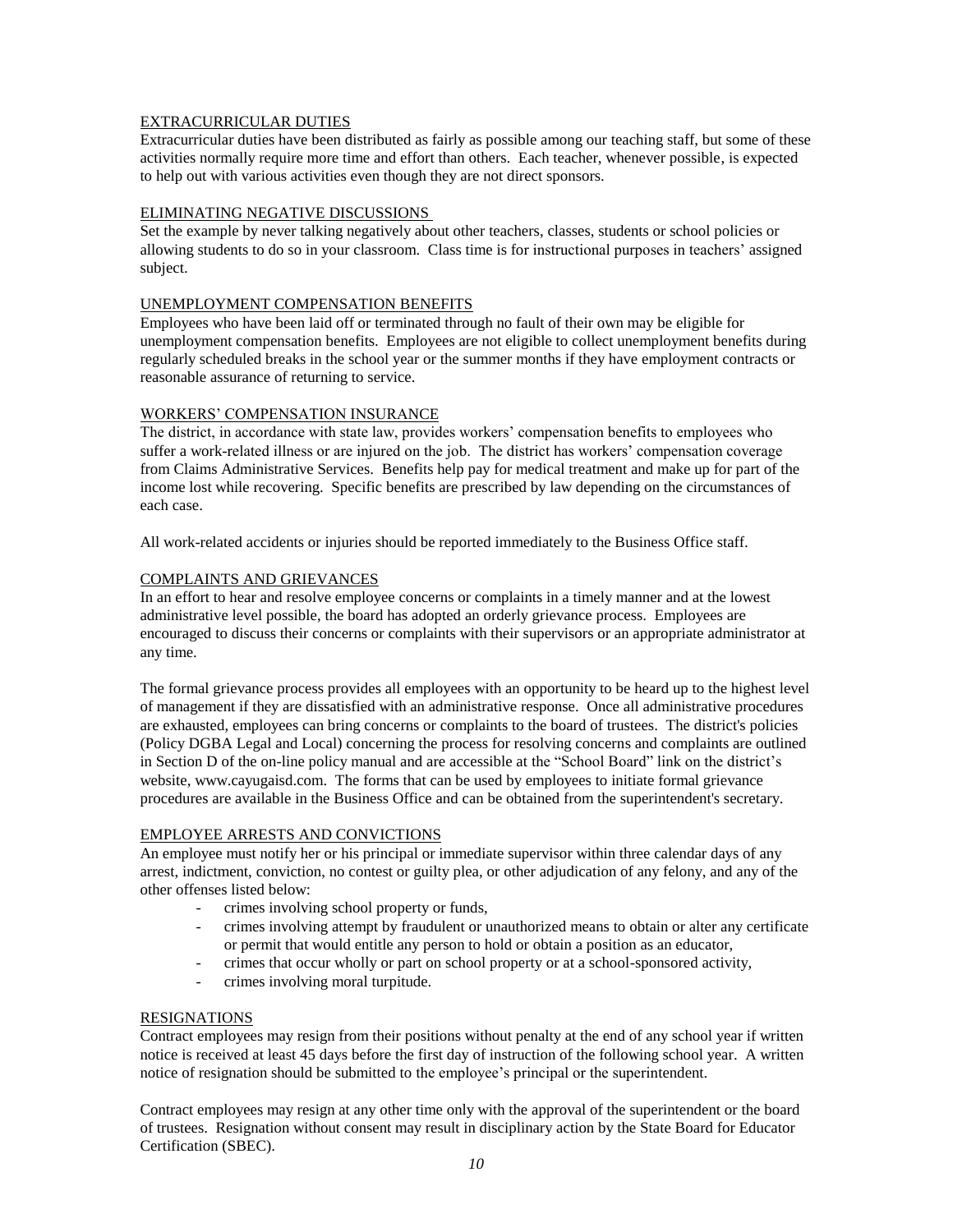Noncontract employees may resign their position at any time. A written notice of resignation should be submitted to the employee's supervisor or the superintendent at least two weeks prior to the effective date. Employees are encouraged to include their reasons for leaving in the letter of resignation but are not required to do so.

### III. **PRACTICES AND PROCEDURES**

#### ACTIVITIES CALENDAR

All activities sponsored by Cayuga High School, Cayuga Middle School, Cayuga Elementary School and any other department connected with the district must be on the Campus Calendar. All activities must be approved by the sponsor and principal. There will be no activities scheduled until they have been approved and placed on the calendar in the office of the principal. All activities shall be scheduled prior to the last two weeks of school.

#### INTERCOM SYSTEM ANNOUNCEMENTS

All announcements should be written or typed, exactly as they are to be read over the intercom, and submitted to the office prior to the beginning of the school day. All announcements must be signed by the faculty member who submitted them. The principal will decide whether or not the submitted messages are appropriate for inclusion in the school's announcements.

### PEP RALLIES, ASSEMBLIES

All secondary teachers are expected to attend pep rallies, assemblies, etc. To help maintain order and discipline, teachers should sit with students. Do not tolerate any poor behavior or actions during such activities. Proper conduct in large groups is a skill each student should master.

### PURCHASING PROCEDURES

A purchase order will be used for all items purchased for school use, including items purchased with school credit cards. Purchase order forms are provided in the principal's office. Completed forms are to be returned to the principal's office for approval prior to the purchase. If the purchase order is approved by the principal, it will then be forwarded to the business office for final approval before the requested purchase is made. No purchases, charges or commitments to buy goods or services for the district can be made without authorization and issuance of a purchase order number. The district is not obligated to reimburse employees or assume responsibility for purchases made without authorization. Employees are not permitted to purchase items for personal use through the district's accounts.

When the business office receives a bill for purchased items, a copy of the bill will be forwarded to the purchaser or principal. The bill should then be reviewed to verify receipt of the ordered merchandise. Please sign the bill and return it to the principal. After the bill has been signed and returned to the business office, payment will be made.

Itemized receipts for credit card purchases are to be provided to the business office. Credit card bills alone do not comply with this expectation.

#### ACTIVITY FUND REGULATIONS

Activity funds consist of monies received and held by the district to be expended for the benefit of students in accordance with Cayuga ISD policy, CFD-Local. Specifically, activity funds accumulate from the collection of student fees and approved fundraising activities. Activity funds should be expended on an annual basis so that the students who generated the funds receive the benefit of their use.

All fundraising activities involving a vendor or requiring public solicitation must first be approved by the campus principal. For that reason, all fundraising sponsors must complete the district's "Fundraiser Authorization Form." This application specifies the type of fundraiser to be conducted, the sponsoring organization, and the purpose of the fundraising effort. The principal will retain a copy of the "Fundraiser Authorization Form" and return the original to the sponsor.

Sponsors conducting fundraisers are responsible for maintaining accurate records of all sales activity.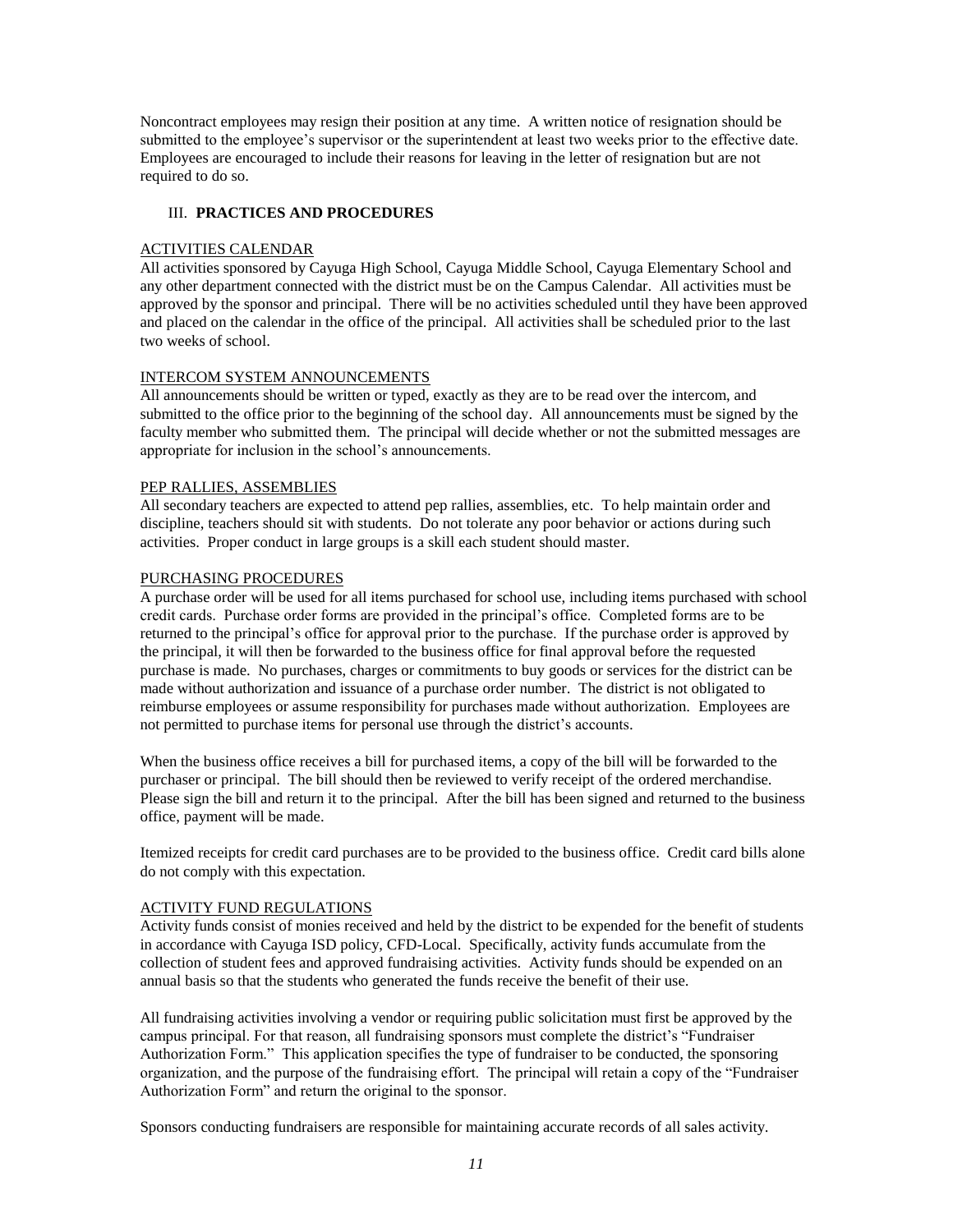Sponsors are also responsible for safeguarding and accounting for funds received from or on behalf of students and student organizations. Receipts should be given or a detailed log maintained for all funds that are received. This regulation also applies to donated funds.

Sponsors are to maintain copies of all documents (sales records, receipt books, deposit slips, vendor invoices, etc.) related to the fundraisers they conduct. Such documents are to be retained for audit purposes for a period of seven (7) years and must be made available upon request.

Sponsors are to keep fundraiser merchandise secured at all times. They are to maintain records of the amount of merchandise distributed to students and the amount of fundraising proceeds owed for such merchandise. The campus principal is to be notified if student obligations are not met.

Money collected from fundraisers is not to be kept overnight in desks, file cabinets or other unsecure locations. It is also not to be taken home by school employees. If collected funds cannot be submitted to the Business Office by the end of the school day, then they are to be secured in a campus safe. Such funds are to remain secured until the fundraiser sponsor can complete a deposit slip and submit the funds to the Business Office for deposit. However, personal checks collected during fundraisers are to be submitted to the Business Office and deposited within one week of the date that they are written. In fact, all collected funds (cash or checks) are to be submitted to the Business Office for deposit within a week of being received.

Money collected in fundraising efforts is to be deposited intact, that is, in the same manner in which it was received. For example, cash received during fundraisers is not to be replaced with personal checks. (No personal checks are to be cashed from fundraising proceeds.) In addition, cash collected from fundraisers is not to be used to pay invoices from vendors, purchase supplies or for any other purpose. No expenditures should be made using undeposited cash.

In addition to fundraisers, all money collected by school organizations for fees, dues, or any other purpose must be submitted to the Business Office for deposit in the relevant student activity account. These types of funds are also to be secured in a campus safe until they are submitted for deposit. They are to be submitted to the Business Office within one week of being received.

All disbursements from activity funds, including payments to fundraising vendors, will be made by issuance of an activity fund check. Requests for disbursement of activity funds will be made in compliance with Cayuga ISD purchasing policies and by use of an "Activity Fund Purchase Order." Such purchase orders are to be approved by the campus principal prior to submission to the Business Office. Appropriate supporting documents (original invoice or detailed receipt) are to be attached to the purchase order. Balance due statements or credit card receipts that only show a total amount owed are not acceptable forms of documentation because they do not provide appropriate detail of the transaction.

Prior to the expenditure of activity funds, an "Activity Fund Purchase Order" is to be completed and authorized by the campus principal. Payment may not be made for purchases (including credit card transactions) if they were made before receiving administrative approval. Such expenditures may then become the responsibility of the individual incurring the expense.

# ACTIVITY FUND REGULATIONS – RELEVANT PROCEDURES

Deposits to Student Activity Accounts

- 1. Fill out a deposit slip. List all checks on the deposit slip -- by names, not check numbers.
- 2. Be sure to write the name of the activity account (Examples: Band, Sophomore Class) on the deposit slip.
- 3. Provide a brief explanation of the type of funds that are being deposited, such as "t-shirt fundraiser" or "FFA dues." It is permissible to include funds from multiple fundraisers or from multiple student organizations on the same deposit slip if sponsors keep their own records regarding the sources of the deposited funds. Otherwise, sponsors are expected to submit separate deposit slips for each fundraiser and for each student organization making a deposit.
- 4. Make two copies of deposit slips. Keep one copy and give the other one to the Business Office staff.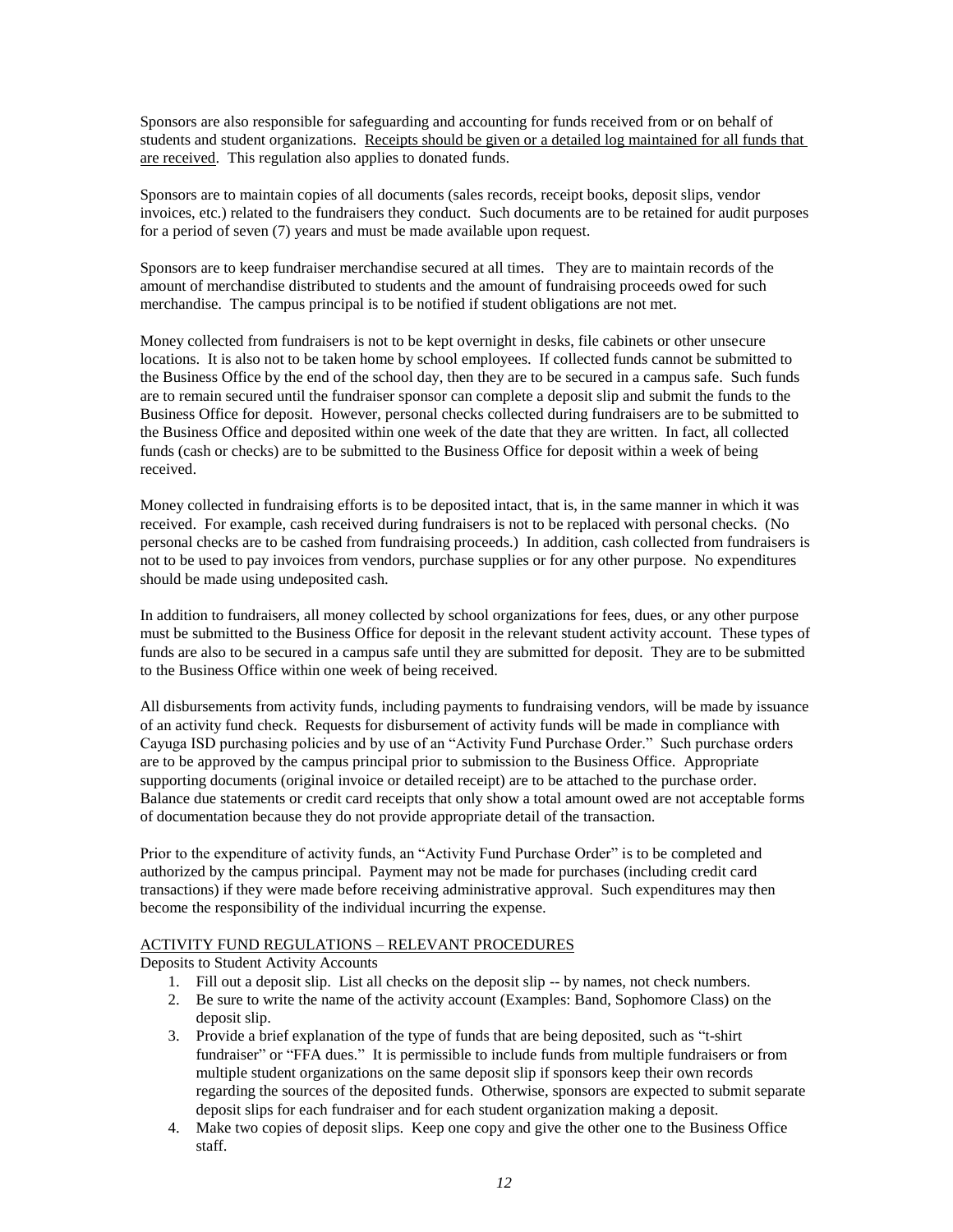- 5. Leave the pink deposit slip in the record book and submit the white and yellow copies with the deposited funds.
- 6. Organizational sponsors are responsible for having another school employee verify the amount of the funds that they deposit. Both the sponsor and the verifying employee are to sign the deposit slip.
- 7. All checks and cash received during fundraising efforts must be deposited in student activity accounts. Such funds may not be used to make purchases or payments of any kind.

Disbursements from Student Activity Accounts

- 1. Disbursements of student activity funds are made by using an "Activity Fund Purchase Order." The P.O. form can be obtained from either the campus office or business office.
- 2. Prior to making a purchase, (a) complete the purchase order, (b) obtain signature by the campus principal, and (c) submit the purchase order to the Business Office for a purchase order number. Following these steps will help the Business Office to be informed about purchases made by student organizations prior to receiving a bill for the purchased items. This process will also assist the Business Office in responding to inquiries from organizational sponsors about the balances in student activity accounts.
- 3. When items are purchased, a detailed receipt or invoice is to be submitted to the Business Office.
- 4. When submitting an invoice to the Business Office, provide instructions about what is to be done with the activity fund check (mailed to vendor, returned to sponsor, etc.).
- 5. A copy of the "Activity Fund Purchase Order" will be returned to the organizational sponsor after the check has been typed.
- 6. Copies of monthly reconciliation reports for student activity accounts are provided to organizational sponsors. Once the information on the reconciliation report has been verified for accuracy, it should be signed by the sponsor and returned to the Business Office staff.

### TRAVEL EXPENSE REIMBURSEMENT

Before any travel expenses are incurred by an employee, the employee's supervisor must give approval. Prior to approving employee travel, supervisors will consider the availability of school vehicles in order to limit district reimbursement for employees' travel in their personal vehicles. For approved travel, employees will be reimbursed for mileage and other travel expenditures according to the current rate schedule established by the district. Employees must submit receipts to be reimbursed for travel expenses.

#### SCHOOL TRIPS, BUS REQUESTS

All school trips must be well planned and approved by the sponsor and principal. When district employees take Cayuga ISD students on off-campus trips, the supervision and safety of students is the highest priority. For that reason, prior administrative approval is required for employees to possibly include other guests on such trips.

While driving a school vehicle, including a bus, cell phone use of any kind is prohibited.

Transportation requests must be submitted at least ten (10) days prior to trips. The sponsor will receive a written copy of the transportation department's response to the trip request. Trip request forms for the use of a school bus are available in each principal's office. There must be a sponsor (teacher or coach) on each bus taken on a trip.

# USE OF SCHOOL VEHICLES

Priority Use of School Vehicles:

2007 & 2009 Ford Expeditions (Primary Keyholder – Transportation Coordinator)

- 1. Transporting Students for Curricular and Extracurricular Purposes
- 2. Authorized Faculty

# 2019 Ford Expedition (Primary Keyholder – Transportation Coordinator)

- 1. Authorized Faculty Conferences, Professional Development, Meetings
- 2. Student Organizations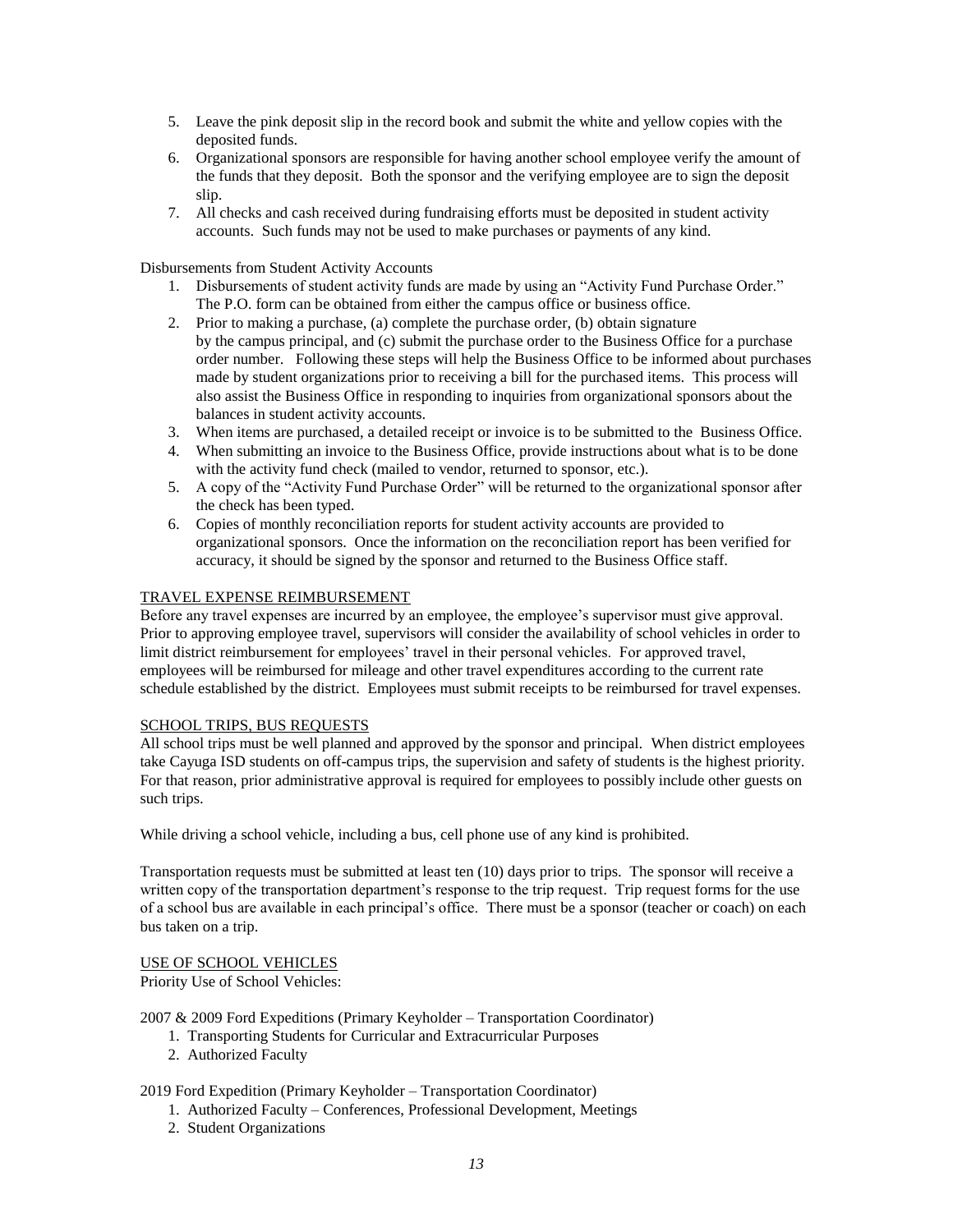2019 Ford Pickup – Ag Truck (Primary Keyholders – Agriculture Teachers)

- 1. Agricultural Travel
- 2. Student Organizations
- 3. Authorized Faculty

# 2004 Ford Pickup, 3/4 Ton -- Maintenance Truck (Primary Keyholder – Director of Operations)

- 1. Maintenance Department Purposes
- 2. Authorized Faculty

# 2007 Chevrolet Pickup – (Primary Keyholder – Transportation Coordinator)

- 1. Authorized Faculty
- 2. Student Organizations

# 2000 Ford Pickup, ½ Ton (Primary Keyholder – Director of Operations)

- 1. Transportation Department Purposes
- 2. Authorized Faculty

# Guidelines:

- The number of persons in school vehicles is limited to the number of seat belts.
- Employees are prohibited from using cell phones while transporting students in any school vehicle.
- School vehicles are to be driven only by school employees.
- The travel logs kept in school vehicles should be completed prior to departure from the school grounds and upon arrival back at the campus.
- To limit the district's need to reimburse employees for school-related travel, the availability of school vehicles should be determined prior to use of personal vehicles. If possible, employees should use school vehicles for school-related trips.
- To use the school's SUVs, trip request forms are to be completed and forwarded to the Transportation Director. To use other school vehicles, employees are to request the consent of the primary keyholder.
- Employees should use the SUVs only after obtaining authorization from the Transportation Director. If multiple requests are made for a school vehicle on the same date, the Transportation Director will determine the highest priority use of the vehicle.
- When the Ford Expeditions are not in use, they are to be parked under the canopy near the playground.
- Garbage and trash are to be hauled only in the Tractor or Maintenance Pickup.
- The interiors of school vehicles should be kept clean. Employees and students are expected to remove their trash from the school's vehicles.
- Any damage to a school vehicle during employee use is to be reported to the Transportation Director.

# BUILDING MAINTENANCE

Every teacher, staff member, and student must assume responsibility for keeping our buildings in good condition. As a teacher, you are responsible for the care of the classroom in which you teach. You are asked to do the following each day.

- 1. Check desks, tables, and chairs for marks, cuts, and other acts of vandalism. Report any incident to the office the day it occurs with the name of the student responsible.
- 2. Students are required to keep all paper off the floor. Take time at the end of each class period to clean up.
- 3. To conserve energy, adjust thermostats appropriately at the end of each day.
- 4. Keep outside (building) doors closed.
- 5. Keep classroom doors closed as much as possible.
- 6. If you share a room with another teacher, be sure to leave the room clean and ready for use by the next class.
- 7. Chairs are to be kept away from walls at all times. Do not permit students to lean their heads against the wall or to place feet on chairs or walls.
- 8. Students are always required to keep all four legs of their chairs on the floor.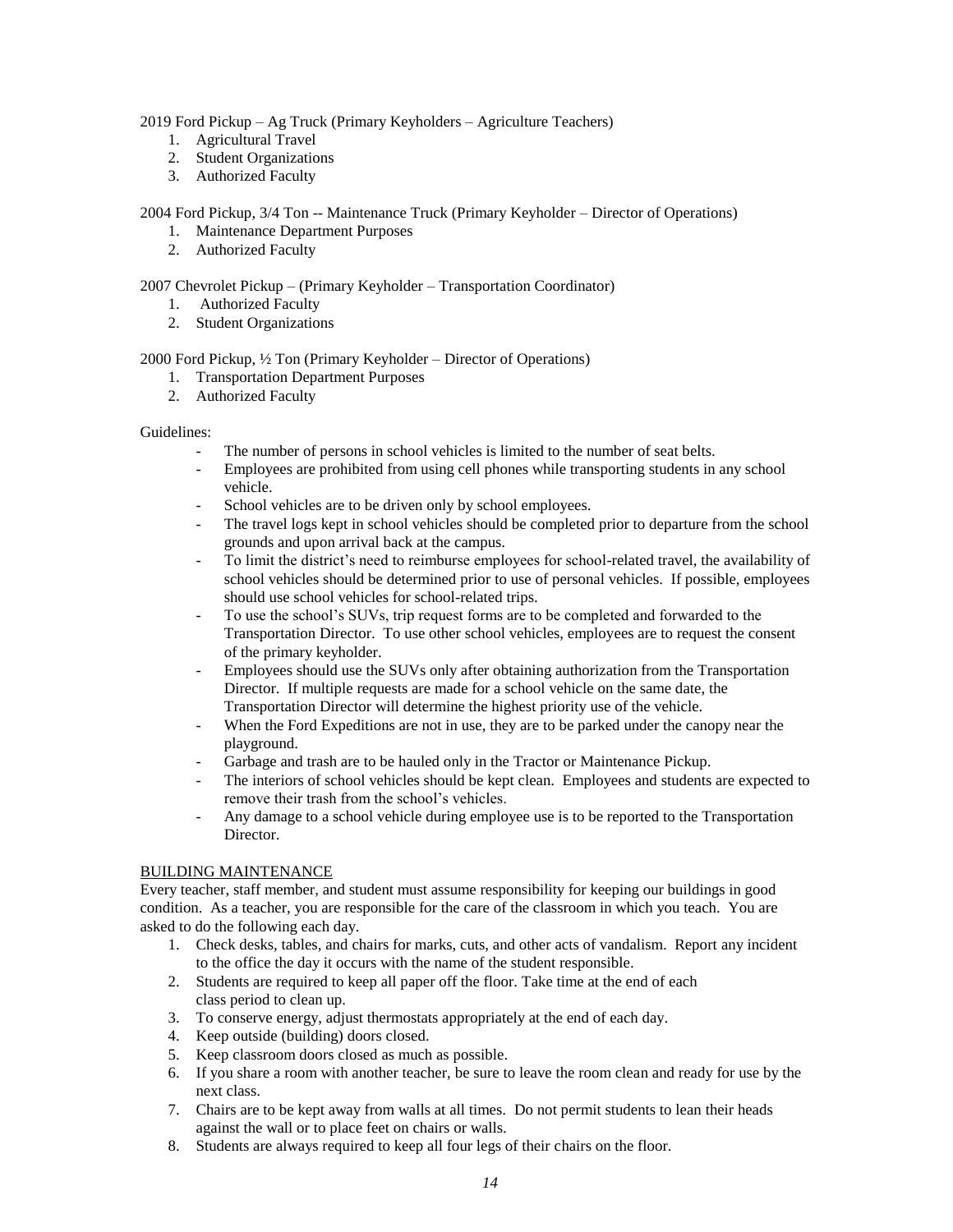- 9. Do not permit students to slide their chairs across the floor or against the baseboards of the walls.
- 10. Students should not take any food or drinks outside the cafeteria, unless they are eating at the tables in the designated area. Students must be responsible for placing trash in the proper receptacles.

#### COPYRIGHTED MATERIALS

Employees are expected to comply with the provisions of copyright law relating to the unauthorized use, reproduction, distribution, performance, or display of copyrighted materials (i.e., printed material, videos, computer data and programs, etc.). Audiovisual materials are to be used in the classroom for educational purposes only. Duplication or backups of computer programs and data must be made within the provisions of the purchase agreement.

A/V materials obtained from the Region VII ESC may be shown regardless of copyright laws or warnings. Those brought from sources other than the Region VII ESC will require administrative approval prior to being shown to students. Please refer to EFE (Legal), EFE (Local), and EFE (Exhibit) in the Board Manual for further explanation.

### TECHNOLOGY RESOURCES

The district's technology resources, including its networks, e-mail accounts, devices connected to its networks, and all district-owned devices used on or off school property, are primarily for instructional and administrative purposes. Limited personal use is permitted if the use imposes no tangible cost to the district, does not unduly burden the district's technology resources, and has no adverse effect on job performance or on students' academic performance.

Electronic mail transmissions and other use of technology resources are not confidential and can be monitored at any time to ensure appropriate use.

Employees are required to abide by the provisions of the district's acceptable use agreement and administrative procedures. Failure to do so can result in suspension of access or termination of privileges and may also lead to disciplinary action. Employees with questions about computer use and data management may contact the district's technology director.

#### PERSONAL USE OF ELECTRONIC MEDIA (Policy DH)

Electronic media includes all forms of social media, such as text messaging, instant messaging, electronic mail (e-mail), Web logs (blogs), electronic forums (chat rooms), video-sharing Web sites (e.g., YouTube), editorial comments posted on the Internet, and social network sites (e.g., Facebook, MySpace, Twitter, LinkedIn). Electronic media also includes all forms of telecommunication such as landlines, cell phones, and Web-based applications.

As role models for the district's students, employees are responsible for their public conduct even when they are not acting as district employees. Employees will be held to the same professional standards in their public use of electronic media as they are for any other public conduct. If an employee's use of electronic media interferes with the employee's ability to effectively perform his or her job duties, the employee is subject to disciplinary action, up to and including termination of employment. If an employee wishes to use a social network site or similar media for personal purposes, the employee is responsible for the content on the employee's page, including content added by the employee, the employee's friends, or members of the public who can access the employee's page, and for Web links on the employee's page. The employee is also responsible for maintaining privacy settings appropriate to the content.

An employee who uses electronic media for personal purposes shall observe the following:

- The employee may not set up or update the employee's personal social network page(s) using the district's computers, network, or equipment.
- The employee shall not use the district's logo or other copyrights material of the district without express, written consent.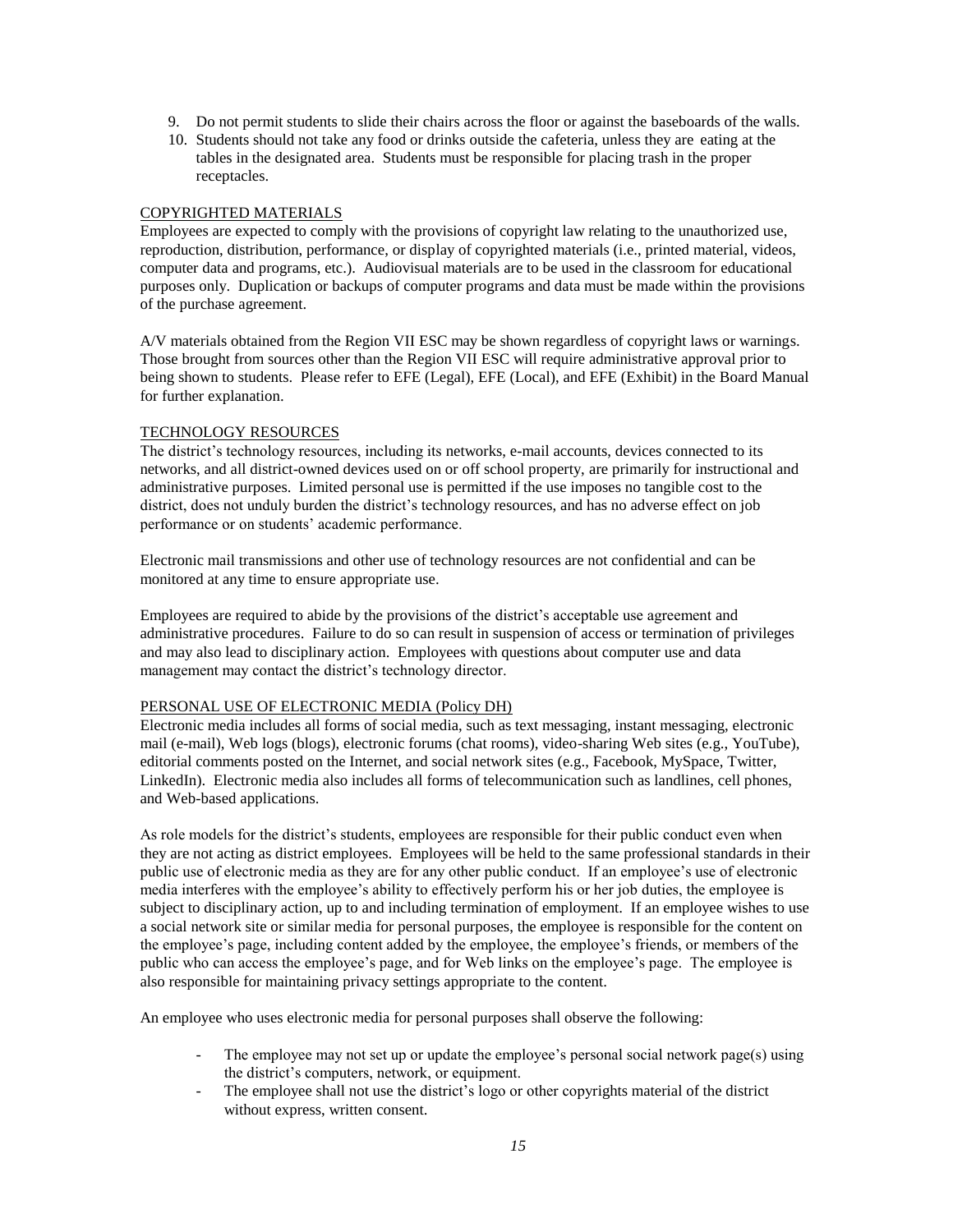- The employee continues to be subject to applicable state and federal laws, local policies, administrative regulations, and the Code of Ethics and Standard Practices for Texas Educators, even when communicating regarding personal and private matters, regardless of whether the employee is using private or public equipment, on or off campus. These restrictions include:
- Confidentiality of student records. [See Policy FL]
- Confidentiality of health or personnel information concerning colleagues, unless disclosure serves lawful professional purposes or is required by law. [See Policy DH (EXHIBIT)]
- Confidentiality of district records, including educator evaluations and private e-mail addresses. [See Policy GBA]
- Copyright law [See Policy EFE]
- Prohibition against harming others by knowingly making false statements about a colleague or the school system. [See Policy DH (Exhibit)]

See "Use of Electronic Media with Students" (below) for regulations on employee communication with students through electronic media.

# USE OF ELECTRONIC MEDIA WITH STUDENTS (Policy DH)

A certified or licensed employee, or any other employee designated in writing by the superintendent or a campus principal may communicate through electronic media with students who are currently enrolled in the district. The employee must comply with the provisions outlined below. All other employees are prohibited from communicating with students who are enrolled in the district through electronic media.

An employee is not subject to these provisions to the extent the employee has a social or family relationship with a student. For example, an employee may have a relationship with a niece or nephew, a student who is the child or an adult friend, a student who is a friend of the employee's child, or a member or participant in the same civic, social, recreational, or religious organization.

The following definitions apply for the use of electronic media with students:

"Electronic media" includes all forms of social media, such as text messaging, instant messaging, electronic mail (e-mail), Web logs (blogs), electronic forums (chat rooms), video-sharing Web sites (e.g., YouTube), editorial comments posted on the Internet, and social network sites (e.g., Facebook, Myspace, Twitter, LinkedIn). Electronic media also includes all forms of telecommunication such as landlines, cell phones, and Web-based applications.

"Communicate" means to convey information and includes a one-way communication as well as a dialogue between two or more people. A public communication by an employee that is not targeted at students (e.g., a posting on the employee's personal social network page or a blog) is not a communication: however, the employee may be subject to district regulations on personal electronic communications. (See Personal Use of Electronic Media, above. Unsolicited contact from a student through electronic means is not a form of communication.

"Certified" or "licensed" employee means a person employed in a position requiring SBEC certification or a professional license, and whose job duties may require the employee to communicate electronically with students. The term includes classroom teachers, counselors, principals, librarians, paraprofessionals, nurses, educational diagnosticians, licensed therapists, and athletic trainers.

An employee who uses electronic media to communicate with students shall observe the following:

The employee may use any form of electronic media, except text messaging. Only a teacher, trainer, or other employee who has an extracurricular duty may use text messaging, and then only to communicate with students who participate in the extracurricular activity over which the employee has responsibility. The employee is required to notify his or her immediate supervisor of any such communication.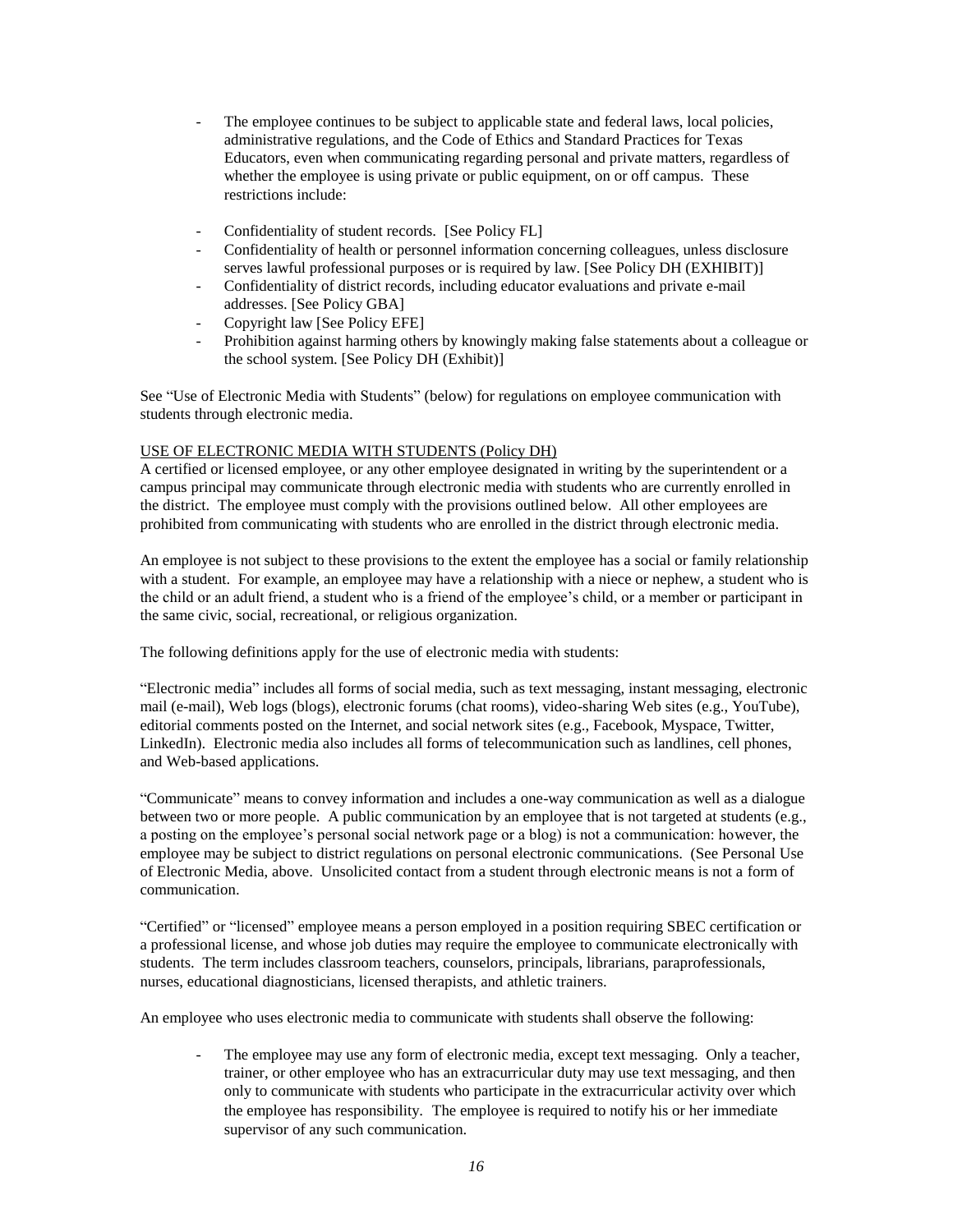- The employee shall limit communications to matters within the scope of the employee's professional responsibilities (e.g., for classroom teachers, matters relating to class work, homework, and tests; for an employee with an extracurricular duty, matters relating to the extracurricular activity).
- The employee is prohibited from knowingly communicating with students through a personal social network page; the employee must create a separate social network page ("professional page") for the purpose of communicating with students. The employee must enable administration and parents to access the employee's professional page.
- The employee shall not communicate directly with any student between the hours of 10 p.m. and 6 a.m. An employee may, however, make public posts to a social network site, blog, or similar application at any time.
- The employee does not have a right to privacy with respect to communications with students and parents.
- The employee continues to be subject to applicable state and federal laws, local policies, administrative regulations, and the Code of Ethics and Standard Practices for Texas Educators, including:
	- Compliance with the Public Information Act and the Family Educational Rights and Privacy Act (FERPA), including retention and confidentiality of student records. [See Policies CPC and FL]
	- Copyright law [Policy EFE]
	- Prohibitions against soliciting or engaging in sexual conduct or a romantic relationship with a student [See Policy DF]
- Upon request from administration, an employee will provide the phone number(s), social network site(s), or other information regarding the method(s) of electronic media the employee uses to communicate with any one or more currently-enrolled students.
- Upon written request from a parent or student, the employee shall discontinue communicating with the student through e-mail, text messaging, instant messaging, or other forms of electronic one-to-one communication.

An employee may request an exception from one or more of the limitations above by submitting a written request to his or her immediate supervisor.

#### EMPLOYEE CELL PHONE USE

Employee use of personal cell phones while supervising or instructing students shall be limited to emergency situations. While driving a school bus, cell phone use of any kind is prohibited. Employees are also prohibited from using cell phones while transporting students in any school vehicle.

Cell phones issued by the district to school employees are intended for school-related needs, not personal use. Employees using school-issued phones for merely personal calls may be required to reimburse the school for such expenses and/or forfeit their ability to use the district's cell phones.

#### FUNDRAISING GUIDELINES

#### Purpose:

To facilitate fundraising activities that provide revenue for District organizations while providing quality products or services to the community.

# General Guidelines:

Fundraising shall be of a nature that:

- -- provides a product or service that is valuable and accepted by the community,
- -- provides a positive image for the sponsoring organization,
- -- minimizes intermediate vendors,
- -- may be concession sales tied to existing school events,
- -- does not overlap or conflict with similar fundraising efforts.

Sponsors shall be in charge of all fundraising activities. All fundraising activities must be conducted for a reasonable length of time. There shall be no fundraising activities conducted during class time. All fundraising activities shall be conducted before school or after school. No sponsor shall allow a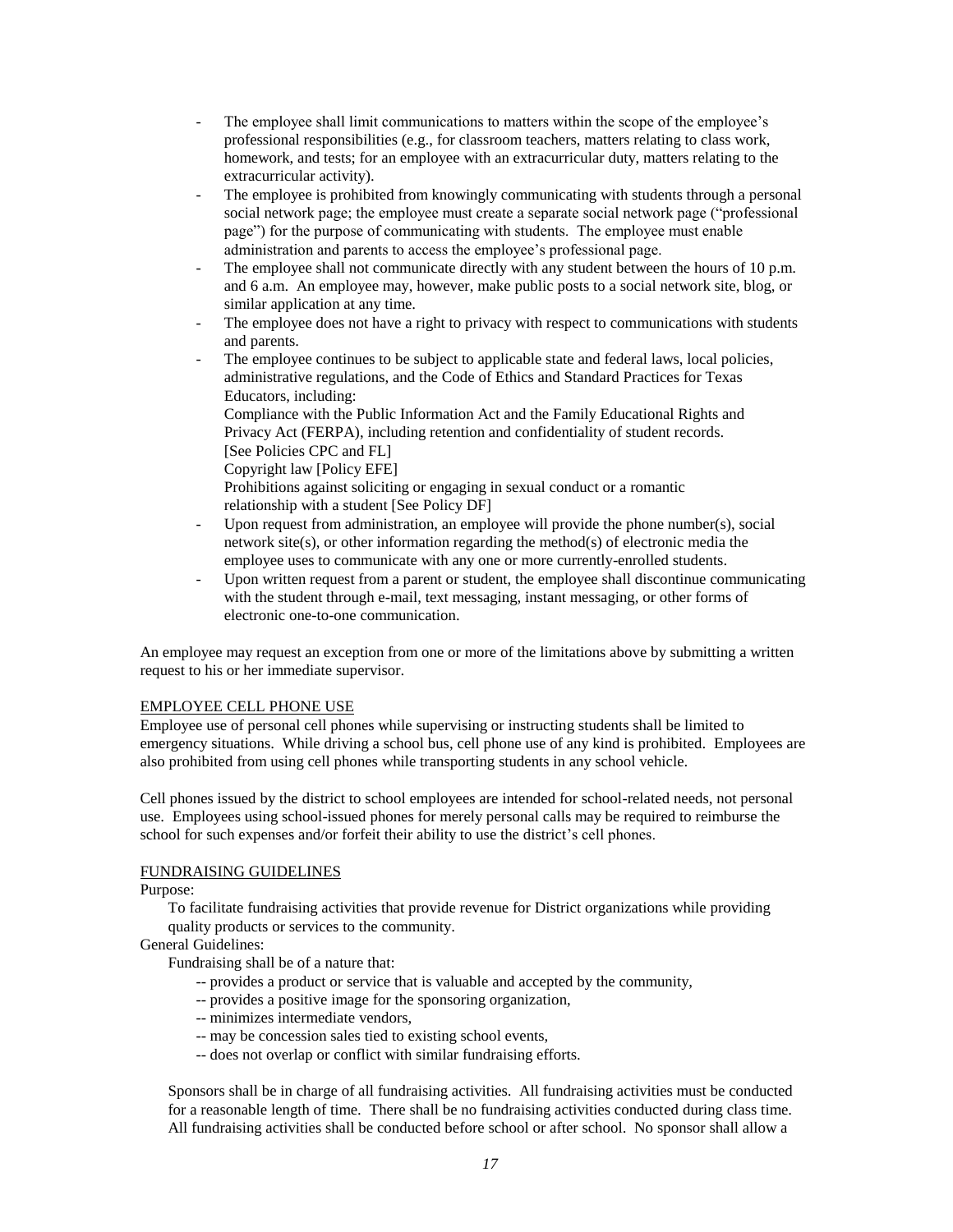student to miss a class to perform duties for fundraising activities. Students are also not to be excluded from school events or activities based on their level of participation or nonparticipation in fundraising activities.

Approval:

Prior to conducting fundraising efforts, sponsoring organizations are to request approval from the relevant campus administrator using authorization forms available in the Principal's and Superintendent's Offices.

#### CLASSROOM DISRUPTIONS

Teachers should not excuse students from their classrooms to enter other classrooms in session unless absolutely unavoidable. Teachers should also make every effort to avoid entering other classes in session as this type of interruption disrupts the learning atmosphere.

#### HALL PASSES

Middle school and high school students must have a hall pass when they leave the class for any reason. These hall passes are worthless unless we use them properly. If you let several students go to the library, please go with them. Be conscious of chronic users of hall passes. Never let a student leave a class to visit someone in another class or to make a phone call unless it is absolutely necessary.

#### EXCUSING STUDENTS FROM CLASS

Students should not be excused from class to work on material for another class or subject. Teachers should not ask for students from another class. Classroom time is limited and valuable; therefore, students should be in class and learning the entire class period unless there is an emergency. As noted above, middle school and high school students must have a hall pass if they leave during the class period.

#### PERSONAL PROPERTY

If you leave money, purses, or any personal valuable items in your room when you are not in the area, items should be kept in a locked compartment or cabinet. Please keep your room locked when not in use.

### VISITORS IN THE WORKPLACE

All visitors are expected to enter any district facility through the main entrance and sign in or report to the building's main office. Authorized visitors will be issued badges and receive directions or be escorted to their destination. Employees who observe an unauthorized individual on the district premises should immediately direct him or her to the building office or contact the administrator in charge.

Professional development activities are not for children or students. Please make arrangements for your children on these days. Do not bring pre-school age children with you to work. If a special event/activity that might be appropriate for pre-school age children is planned at school during the school day, obtain permission from your principal prior to bringing the child to school.

#### SUBSTITUTES

As soon as possible, teachers should notify the principal or secretary concerning expected absences. Substitute teachers will be called from the school district approved substitute list. The principal or secretary will arrange for all substitutes, including those who are needed for only a portion of the school day.

Each teacher will generate a substitute folder containing a set of emergency plans for each class. The folder should include, but not be limited to, the following: class roll, names of dependable students, lists of procedures for taking attendance, general classroom rules, list of children with special needs, and procedures for class work and tests.

### WEATHER-RELATED CLOSINGS, DELAYS

The district may close or delay the start of school because of inclement weather or emergency conditions. When such conditions exist, the administration will make the official decision concerning the closing of the district's facilities. When it becomes necessary, district officials will notify a local radio station (KYYK – 98.3) and television station (Dallas – Channel 5). If possible, the district will also use its automated calling system to inform faculty members and students' parents of such matters.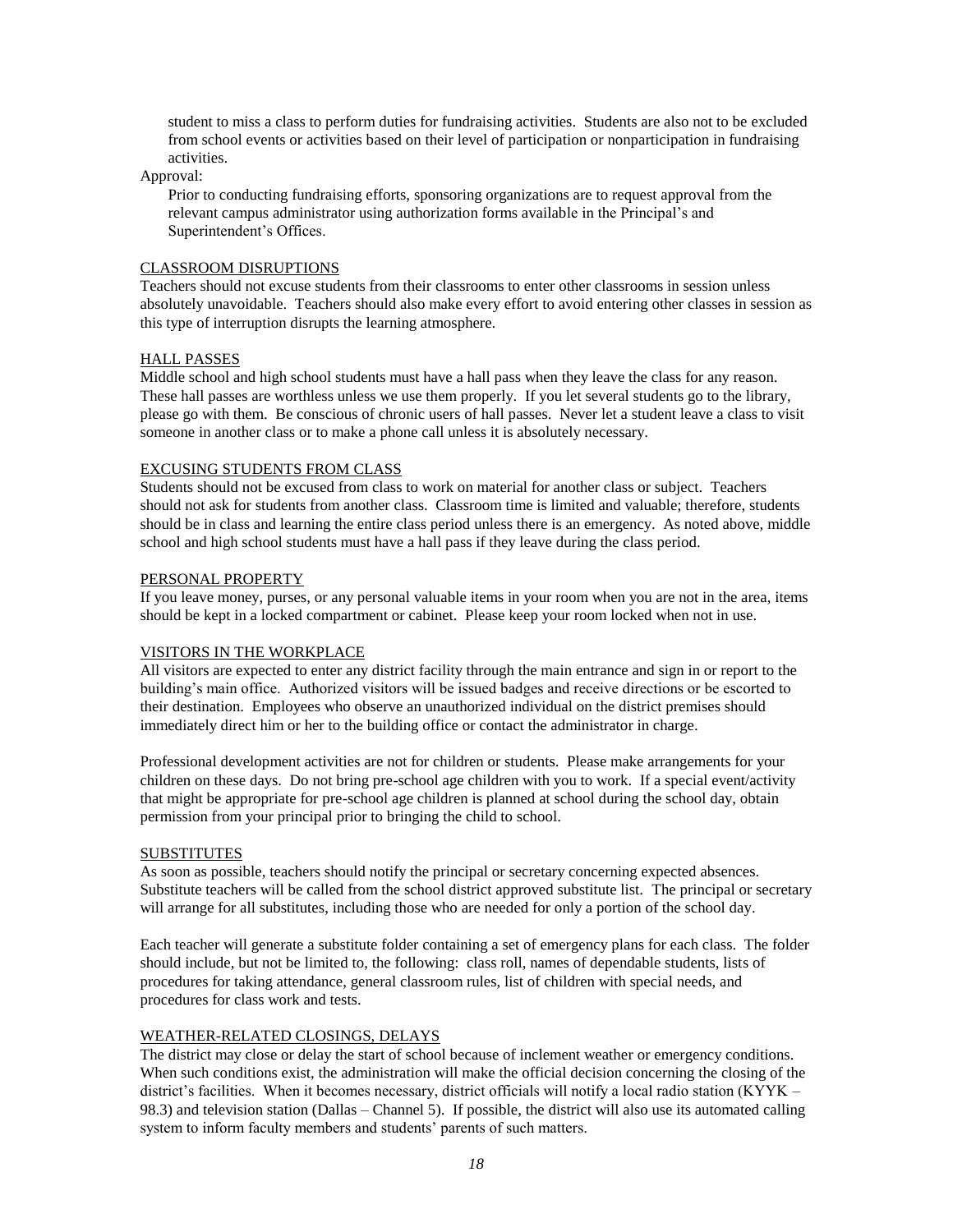### IV. **SAFETY AND HEALTH MATTERS**

### SAFETY, CRISIS PLAN

Each teacher should have a copy of the Safety / Crisis Plan. It needs to be personalized with name, campus, and an indicated "safe" area in your classroom for the "Shelter in Place" section. Students need to be familiar with the required actions for each emergency situation. Safety plans should be posted in each classroom, office, and building on campus. These may be obtained from the Principal's Office.

Emergency drills will be conducted to familiarize employees and students with safety and evacuation procedures. Our campus is also equipped with multiple automated external defibrillators. Fire extinguishers are located throughout all district buildings. Employees should know the location of these devices and procedures for their use.

### The following are Safety / Crisis procedures for Cayuga ISD:

Shelter in Place - All students and personnel will stay in place. All doors must be locked. No one will be allowed to leave until all is cleared. Students should be familiar with this procedure. The purpose of Shelter in Place is to keep people safe by not moving around in cases such as severe weather, intruder, fights, riots, drive by shooting, child missing, abduction, hostage, or gang activity.

Building Evacuation - All students and personnel will exit the school building to the football field. Students should be familiar with exits and routes. Building Evacuation should be used any time it is safer to be outside and removed from close proximity of the buildings in cases such as bomb threat, utility, or structural problem.

Fire Evacuation - All students and personnel will evacuate to predetermined designated areas avoiding blacktop areas, roads, and major access areas. Students should be familiar with exits and routes. This code will be used any time it is safer to leave the building, as in case of fire.

Site Evacuation - All students and personnel will exit to buses located at the designated areas. This procedure is for times when it is safer to locate, by bus emergency evacuation, to a safer site away from the district campus, such as a gas leak, law enforcement order, etc. ALL students and personnel will be loaded on buses and moved off the school campus. Parents will pick up their students at a designated area.

Emergency Medical Evacuation – Helicopters providing Careflight services may land at district facilities that are not occupied. The district's athletic fields are acceptable locations for such landings as long as they are unoccupied; not being used as a game site.

# ALCOHOL AND DRUG ABUSE PREVENTION

Cayuga ISD is committed to maintaining an alcohol- and drug-free environment and will not tolerate the use of alcohol and illegal drugs in the workplace and at school-related or school-sanctioned activities on or off school property. Employees who are under the influence of alcohol or illegal drugs as defined by the Texas Controlled Substances Act during work hours may be dismissed. Policies DH(Local) and DI(Exhibit) provide additional information on this matter.

Noninvestigatory searches in the workplace including accessing an employee's desk, file cabinets, or work area to obtain information needed for usual business purposes may occur when an employee is unavailable. Therefore, employees are hereby notified that they have no legitimate expectation of privacy in those places. In addition, the district reserves the right to conduct searches when there is reasonable cause to believe a search will uncover evidence of work-related misconduct. Such an investigatory search may include drug and alcohol testing if the suspected violation relates to drug or alcohol use. The district may search the employee, the employee's personal items, and work areas including district-owned computers, lockers and private vehicles parked on district premises or work sites or used in district business.

Any employee whose duties require a commercial driver's license (CDL) is subject to drug and alcohol testing. Teachers, coaches or other employees who primarily perform duties other than driving are subject to testing requirements if their duties include driving a commercial motor vehicle. Alcohol and drug tests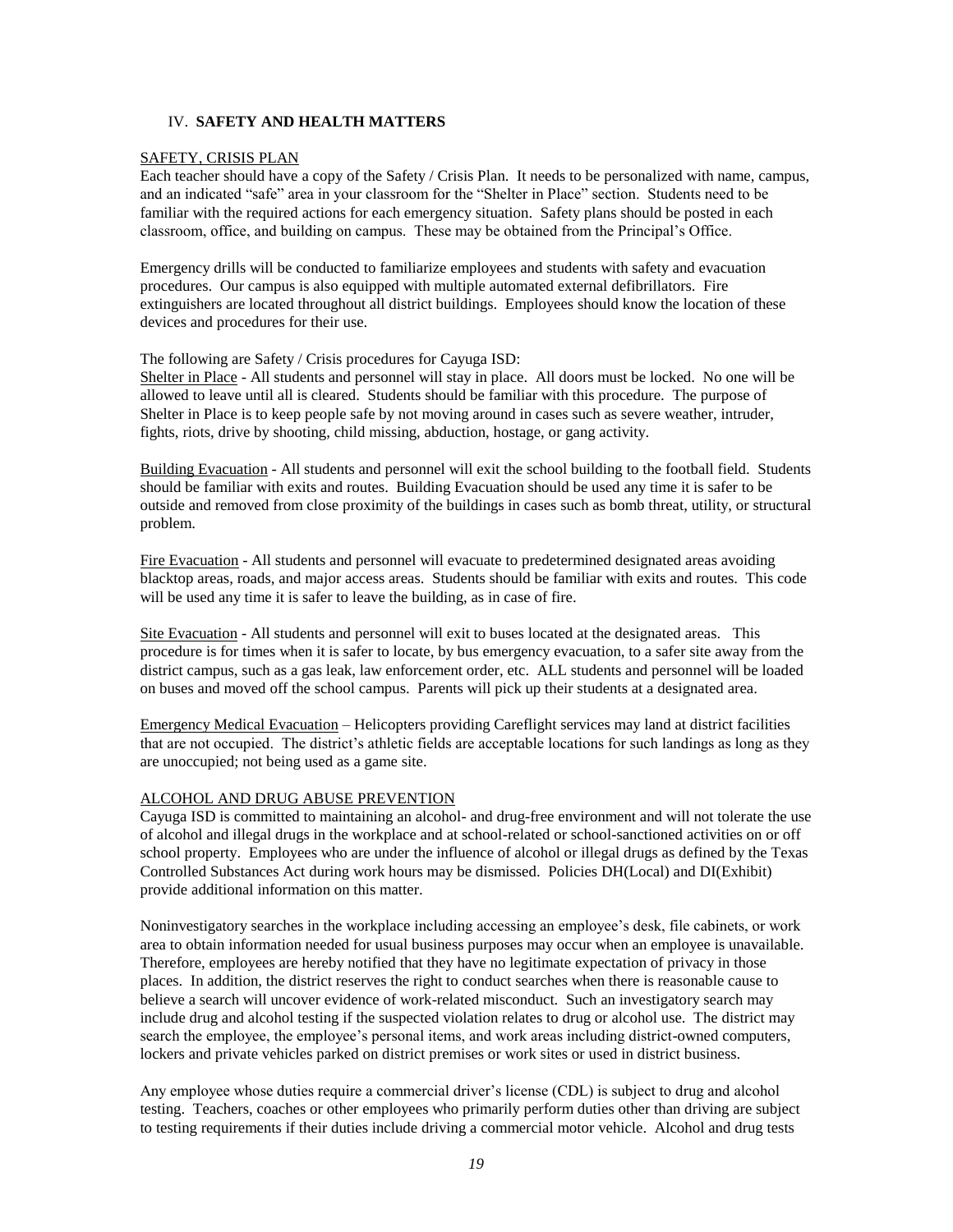will be conducted when reasonable suspicion exists, at random, when an employee returns to duty after engaging in prohibited conduct, and as a follow-up measure. Testing may also be conducted following accidents.

### TOBACCO PRODUCTS

According to Section 38.006 of the Texas Education Code, the board of trustees of a school district shall:

- 1. prohibit smoking or using tobacco products at a school-related or school-sanctioned activity on or off school property;
- 2. prohibit students from possessing tobacco products at a school-related or school-sanctioned activity on or off school property; and
- 3. ensure that school personnel enforce the policies on school property.

Smoking or using tobacco products, by any individual, is prohibited on all district-owned property and at school-related or school-sanctioned activities, on or off campus. This includes all buildings, playground areas, parking facilities, and facilities used for athletics and other activities. Employees shall not use tobacco products on district premises, in district vehicles, nor in the presence of students at school or school-related activities. Prohibited items include smokeless products, electronic cigarettes, and any other electronic vaporizing device. For additional information, see Board Policies DH and GK.

### REPORTING ACCIDENTS, INJURIES

All accidents resulting in injury to a student on school property must be reported immediately to the school nurse and principal. All types of accidents must be reported whether in the classroom, in the hall, during a school sponsored activity, or on the school grounds, regardless of the extent of the injury. In the event of a serious injury, the teacher should accompany the student to the nurse's office.

### BLOODBORNE PATHOGENS EXPOSURE CONTROL PLAN

Cayuga ISD, in accordance with Health and Safety Code, Chapter 81, Subchapter H, and analogous to OSHA Bloodborne Pathogens Standard has developed a Bloodborne Pathogens Exposure Control Plan. All employees who have been identified as having occupational exposure to blood or other potentially infectious materials are offered the hepatitis B vaccine, at no cost to the employee. For additional information, please see the Cayuga ISD Bloodborne Pathogens Exposure Control Plan posted in each campus workroom.

### SCHOOL NURSE SERVICES, DISPENSING MEDICATION

Excluding emergency situations, students will not be sent to the school nurse without a form completed and signed by the teacher. The nurse will then document any action taken.

All medication will be kept and dispensed by the school nurse. Exceptions apply to the self-administration of asthma medication, medication for anaphylaxis (e.g., EpiPen), and medication for diabetes management, if the medication is self-administered in accordance with district policy and procedures. A student who must take any other medication during the school day must bring a written request from his or her parent. Medication must be in its original, properly labeled container when brought to the nurse. The needed treatment for serious illnesses or injuries will be considered on an individual basis by the student's principal and the school nurse.

# HEALTH & SAFETY TRAINING

Certain employees who are involved in physical activities for students must maintain and submit to the district proof of current certification or training in first aid, cardiopulmonary resuscitation (CPR), the use of an automated external defibrillator (AED), and extracurricular athletic activity safety. Certification or documentation of training must by issued by the American Red Cross, the American Heart Association, University Interscholastic League or another organization that provides equivalent training and certification. Employees subject to this requirement are to submit their certification to the business office staff for inclusion in personnel files.

### PEST CONTROL TREATMENT

Cayuga ISD Maintenance Director Frank Robinson serves as the school's Integrated Pest Management (IPM) Coordinator.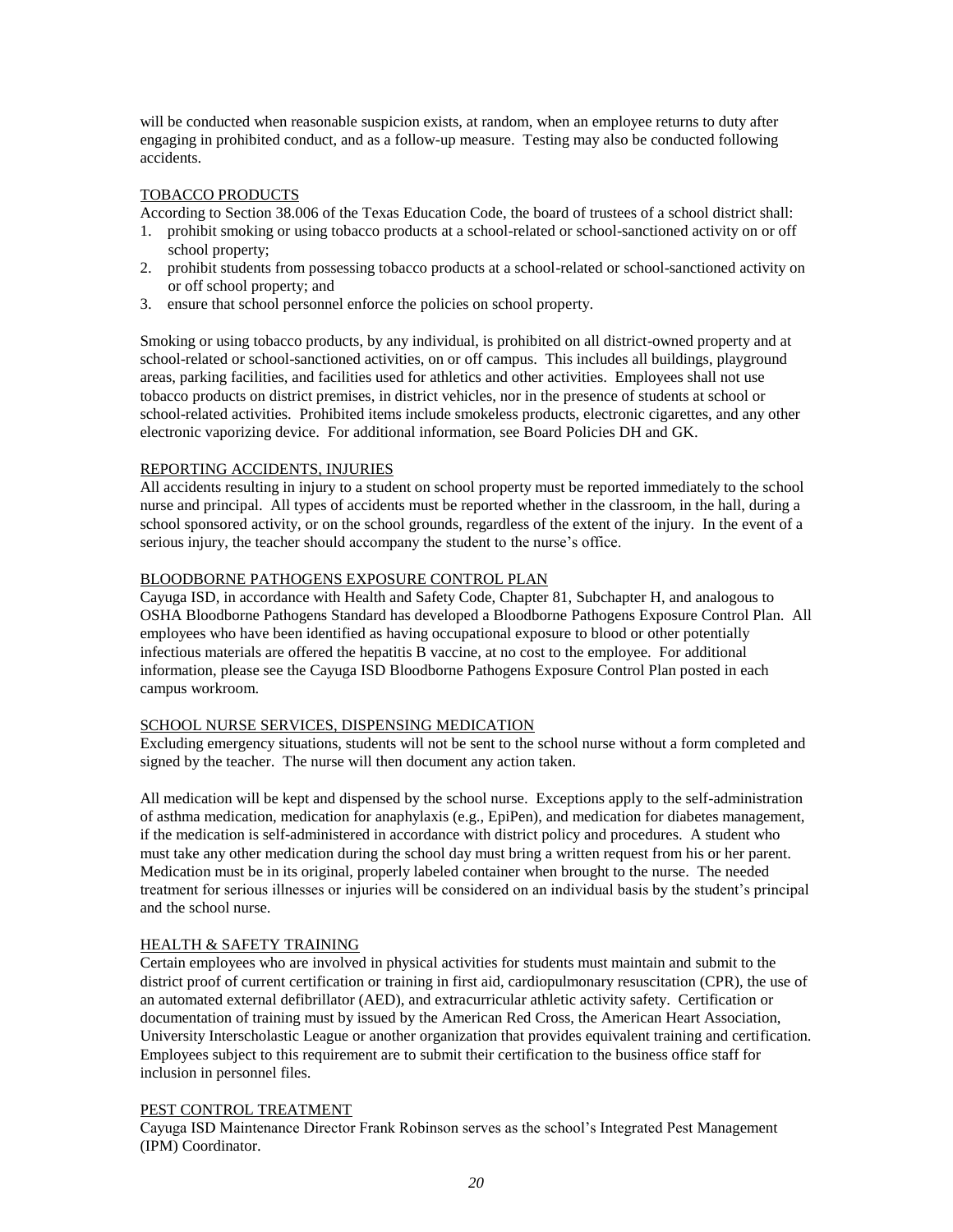Employees are prohibited from applying any pesticide or herbicide without appropriate training and the prior approval of Mr. Robinson. Any application of pesticide or herbicide must be done in a manner prescribed by law and the district's Integrated Pest Management program.

Notices of planned pest control treatment will be posted in a district building 48 hours before the treatment begins. In addition, individual employees may request in writing to be notified of pesticide applications.

# V. **STUDENT CONCERNS**

### DISCIPLINE

Students are expected to follow classroom rules, along with those defined by the student handbook and code of conduct. Teachers and administrators are responsible for taking disciplinary action based on a range of discipline management strategies that have been approved by the district. Other employees that have concerns about a particular student's conduct should contact the classroom teacher or campus principal.

Teachers are expected to handle minor discipline problems that occur in their classrooms or during assigned duty. We should be firm, fair, and consistent in our disciplinary actions and leave no doubt in the student's mind they have been disciplined.

Teachers should refer to the Student Code of Conduct for management of student discipline. Students should always have a clear understanding of why they are being disciplined. Teachers are expected to conduct their classes in a manner conducive to a learning atmosphere. Poor conduct by a student results in a waste of time for the student, teacher, and class.

If all other measures have been exhausted and corporal punishment (refers to paddling only) is to be administered, it must be done so by a certified teacher or administrator only, and it must be carried out in the presence of another certified teacher or administrator. At Cayuga Middle School and Cayuga High School, corporal punishment is to be administered in the presence of the principal or designee. Corporal punishment shall be administered out of the presence of other students/members of the class. Do not send a student to another teacher to paddle. Check the "no corporal punishment list" to ensure each student is being disciplined properly. Corporal punishment shall be administered after other methods have been exhausted. Corporal punishment shall be administered for discipline only. It is very important not to pull, jerk, push, or use physical force to discipline a student.

The principal must be made aware of any discipline problems you have dealt with during the day. Place the "Discipline Referral Form" in the principal's mailbox so he/she can update the student discipline file and also be made aware of the problem.

When you need help with misconduct, please fill out an office referral form and send the student to the office. When filling out the form for a particular student, please avoid using the name(s) of any other students. Accompany the student if you feel it is necessary. It is important the teacher nearest you is aware of your situation and is available to supervise your class in your absence.

Please read and be aware of all information in the student handbook for your campus. It is the responsibility of all staff members to make sure rules are followed by all students. Be consistent in your efforts to discipline students. Do not discuss with students any disciplinary action that has been taken pertaining to other students.

# BULLYING

All employees are responsible to report student complaints of bullying to the principal of the student making the complaint. The district's policy includes definitions and procedures for reporting and investigating bullying of students. School-related acts of bullying include engaging in written or verbal expression, expression through electronic means, or physical conduct that occurs on school property, at a school-sponsored or school-related activity, or in a vehicle operated by the District. The remainder of the school's policy provisions regarding bullying are outlined in Policies FFI (Legal and Local).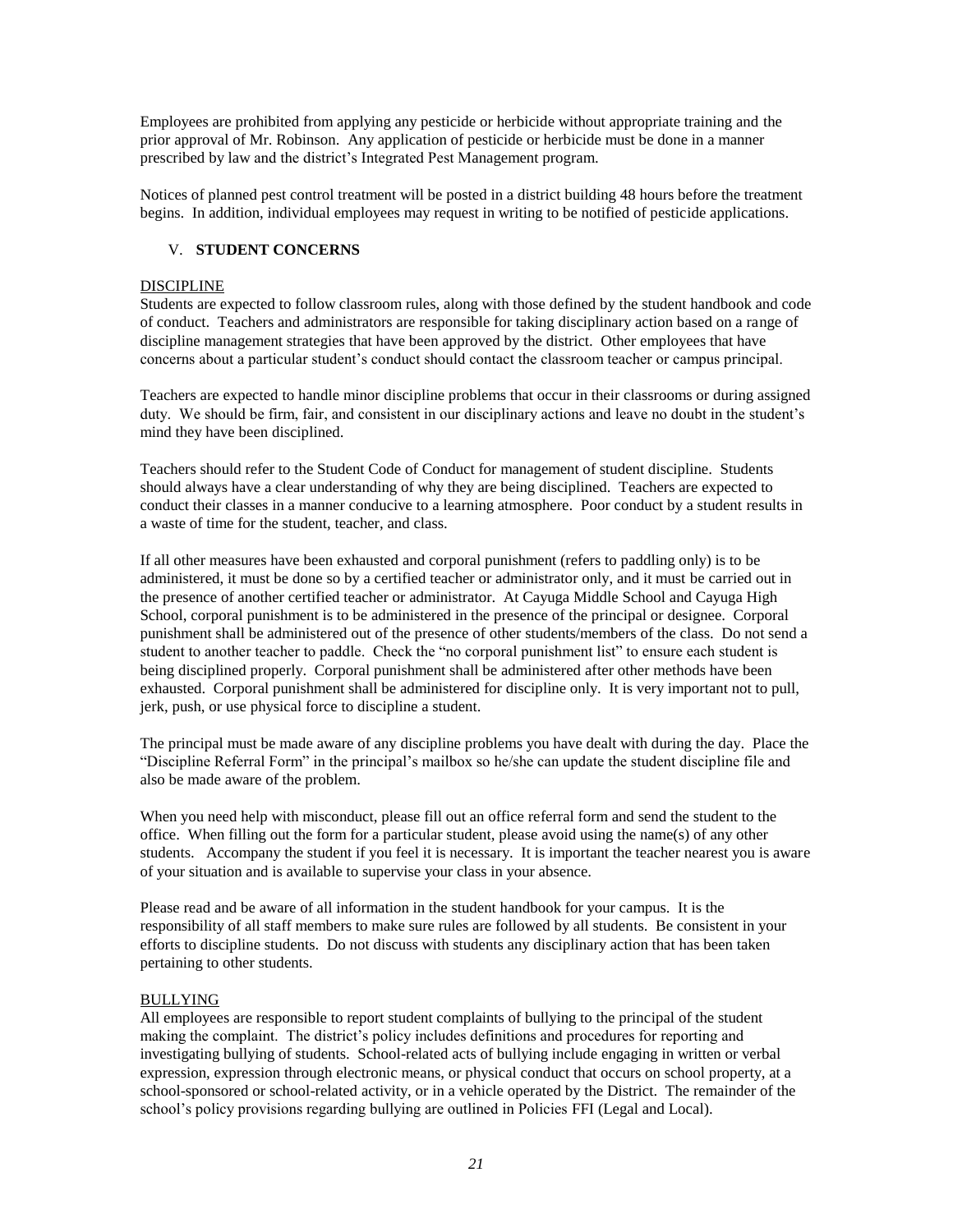# HAZING

Students must have prior approval from the principal or designee for any type of "initiation rites" of a school club or organization. Initiation rites may be permissible. However, engaging in or permitting "hazing" is a criminal offense. Any teacher, administrator or employee who observes a student engaged in any form of hazing, who has reason to know or suspect that a student intends to engage in hazing, or has engaged in hazing must report that fact or suspicion to the student's principal.

# CHILD ABUSE REPORTING REQUIREMENTS

All employees are required by state law to report any suspected child abuse or neglect to a law enforcement agency, Child Protective Services, or appropriate state agency (e.g.: state agency operating, licensing, certifying, or registering a facility) within 48 hours of the event that led to the suspicion. Reports to Child Protective Services (CPS) can be made to a local office or to the Texas Abuse Hotline (800-252-5400).

State law specifies that an employee may not delegate to or rely on another person to make the report. State law also specifies that any person reporting or assisting in the investigation of reported child abuse or neglect is immune from liability unless the report is made in bad faith or with malicious intent.

Abuse is defined by the SBEC and includes the following acts or omissions:

- mental or emotional injury to a student or minor that results in an observable and material impairment in the student's or minor's development, learning or psychological functioning;

- causing or permitting a student or minor to be in a situation in which the student or minor sustains a mental or emotional injury that results in an observable and material impairment in the student's or minor's development, learning, or psychological functioning;

- physical injury that results in substantial harm to a student or minor, or the genuine threat of substantial harm from physical injury to the student or minor, including an injury that is at variance with the history or explanation given and excluding an accident or reasonable discipline; or

- sexual conduct harmful to a student's or minor's mental, emotional or physical welfare.

An employee's failure to report suspected child abuse may result in prosecution for the commission of a Class A misdemeanor. In addition, a certified employee's failure to report suspected child abuse may result in disciplinary procedures by SBEC for a violation of the Educators' Code of Ethics.

Employees who suspect that a student has been or may be abused or neglected should also report their concerns to the campus principal. This includes students with disabilities who are no longer minors. Employees are not required to report their concern to the principal before making a report to the appropriate agencies. Reporting the concern to the principal does not relieve the employee of the requirement to report to the appropriate state agency.

Employees must cooperate with child abuse and neglect investigators. Interference with a child abuse investigation by denying an interviewer's request to interview a student at school or requiring the presence of a parent or school administrator against the desires of the duly authorized investigator is prohibited. Please refer to FFG (Legal) and FFG (Exhibit) in the district's policy manual for additional information.

#### INTERNET SAFETY FOR STUDENTS

The school district will provide education for its students about appropriate online behavior, including interacting with other individuals on social networking websites and in chat rooms. The students will also be offered instruction related to cyberbullying awareness and appropriate responses.

# TRANSPORTING STUDENTS

If a student requires transportation home during the day or needs transportation after an event, a second adult should accompany the teacher or sponsor. When possible, the student should be transported in a school bus or the school vehicle. Exceptions will be determined on an individual basis by the campus principal.

# PROPER HANDLING OF SCHOOL KEYS

Under no circumstances should a teacher give students their keys to outside doors or classrooms. If students are to enter your classroom after school hours, you should accompany them. All teachers should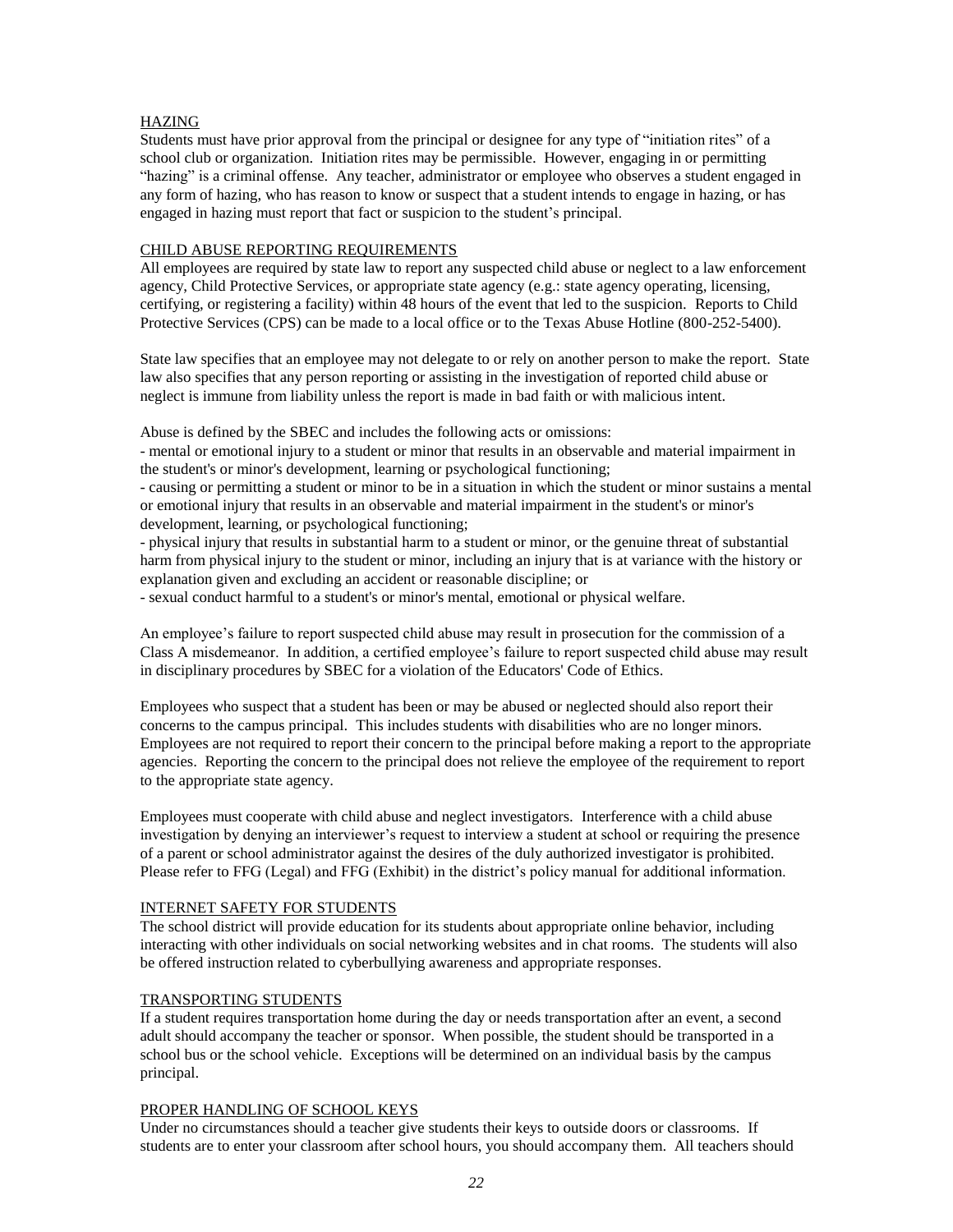have a key for their room door, desk, and storage cabinet. Please contact the principal if you have a problem with a lock or key.

### VI. **INSTRUCTIONAL RESPONSIBILITIES**

### LESSON PLANS

Daily lesson plans are required. Planning should be as accurate as possible. Lesson plan books are

provided and new lesson plans should be made each week. Plans should be flexible and attempt to meet the needs of the students. Lesson plans shall be made following the relevant Texas Essential Knowledge and Skills (TEKS) thereby ensuring that all the TEKS are taught. Lesson plans for secondary English Language Arts, Science, Math, and Social Studies teachers must document appropriate, differentiated instruction for any identified Gifted/Talented students. All modifications (G/T, 504, ESL, etc.) must be documented in lesson plans. These plans are a reflection of "happenings" in your classroom. Instructional aides shall be informed of lessons or instruction of the classroom to which they are assigned.

Lesson plans will be checked for the proper documentation.

### GRADING, CONFERENCES AND PROGRESS REPORTS

Assignments, tests, projects, classroom activities, and other instructional activities shall be designed so that the student's performance indicates the level of mastery of the designated Texas Essential Knowledge and Skills (TEKS) and/or district objectives. The student's mastery level shall be a major factor in determining the grade for a subject or course. Grading shall reflect student achievement. A sufficient number of grades shall be taken to support the average grade assigned. Guidelines for grading shall be clearly communicated to students and parents.

Teachers shall send parents written notices (progress reports or report cards) of their students' performance in each class or subject every three weeks. This is required for all students regardless of whether they earn passing or failing grades. Please see the appropriate student handbook for requirements regarding returning progress reports and report cards.

Please see Board Policies EIA (Legal) and EIA (Local) for additional grading information on End-of-Course Examinations, Academic Dishonesty, Recording Failing Grades, Make-up Work, and Grades for Unexcused Absences and Suspension.

# **HOMEWORK**

- 1. Home study assignments are necessary for a student to develop independently the ability to plan or organize, to give practice in study skills, and to provide for drill, preparation, and recall.
- 2. Home study assignments have a purpose and students should understand this purpose.
- 3. A wholesome relationship between home and school should be one of the important goals achieved in the assignment of homework.
- 4. A reasonable amount of homework is an important part of a student's education. Advanced students are not to be penalized with excessive amounts of homework.
- 5. The term "homework" also includes home study assignments in which no written work is to be returned.
- 6. For secondary students, it is strongly recommended homework be primarily of the weekly, long-range, and study type, rather than day-to-day assignments, with the exception of math.
- 7. In accordance with Board policy, homework will be evaluated and feedback will be provided by the teacher. Homework must be returned to the student prior to testing of the information.

# INSTRUCTIONAL MODIFICATIONS

According to PL94-142 and Section 504, you will have some students in your class who will have modifications for their work. These modifications are in place because of some type of disability the student is experiencing. The modifications must be followed and presented in a positive manner. Since they are required by law, there are no options concerning whether or not you want to use the modifications.

Teachers are responsible for documenting modifications made in their classrooms for individual students. Modifications or study guides provided for the entire class need not be documented.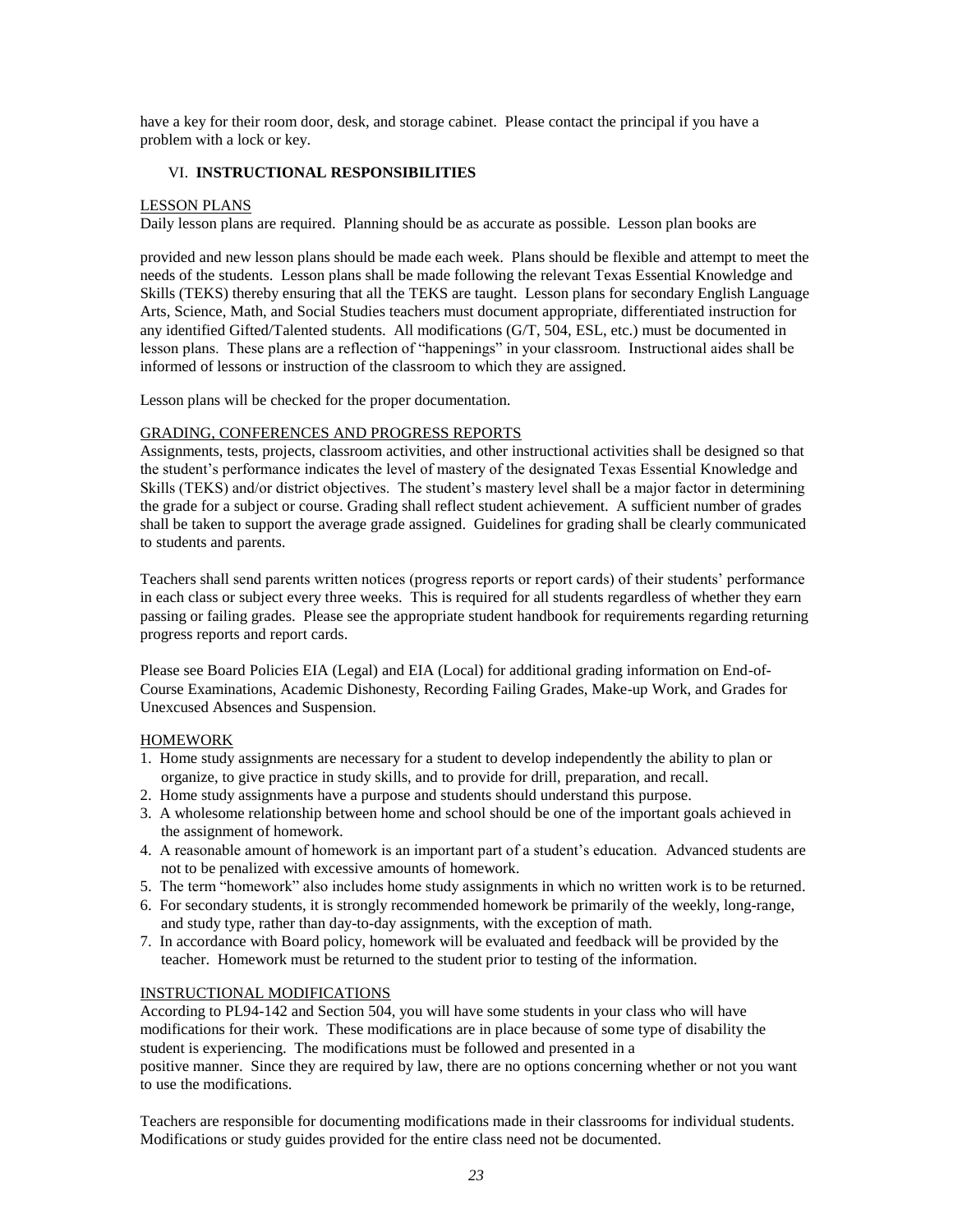Questions concerning modifications and procedures for Section 504 should be directed to Nancy Griffey, 504 Coordinator.

### STUDENT RECORDS

Student records are confidential and are protected form unauthorized inspection or use. Employees should take precautions to maintain the confidentiality of all student records. The following people are the only ones who have general access to a student's records:

-- Parents: Married, separated, or divorced unless parental rights have been legally terminated and the school has been given a copy of the court order terminating parental rights,

- -- The student (if 18 or older or emancipated by a court),
- -- School officials with legitimate educational interests.

### PLANNING / CONFERENCE PERIOD

All teachers have a scheduled planning/conference period. This period is designed for parent conferences and for planning purposes. Please take advantage of this valuable time. Proper use of this period will result in excellent instruction for all students.

### **TEXTBOOKS**

Textbooks will be checked out through the teacher to each student. Lost textbooks should be reported to the office immediately. Students are to pay for the textbooks before another textbook is issued. Teachers shall keep a record of the number of books issued to each student. Books must be covered by the student under the direction of the teacher. Books must be returned to the teacher at the close of the session or when the student withdraws from school.

### LIBRARY SERVICES

Teachers are encouraged to schedule classes into the library. Other than elementary library classes scheduled during elementary teachers' conference times, all teachers must accompany and remain with their classes while in the library. Equipment is to be checked out through the librarian. Teachers are responsible for replacement value of any materials checked out to them if the items are lost. Faculty input concerning additions to the library's collection of materials is encouraged.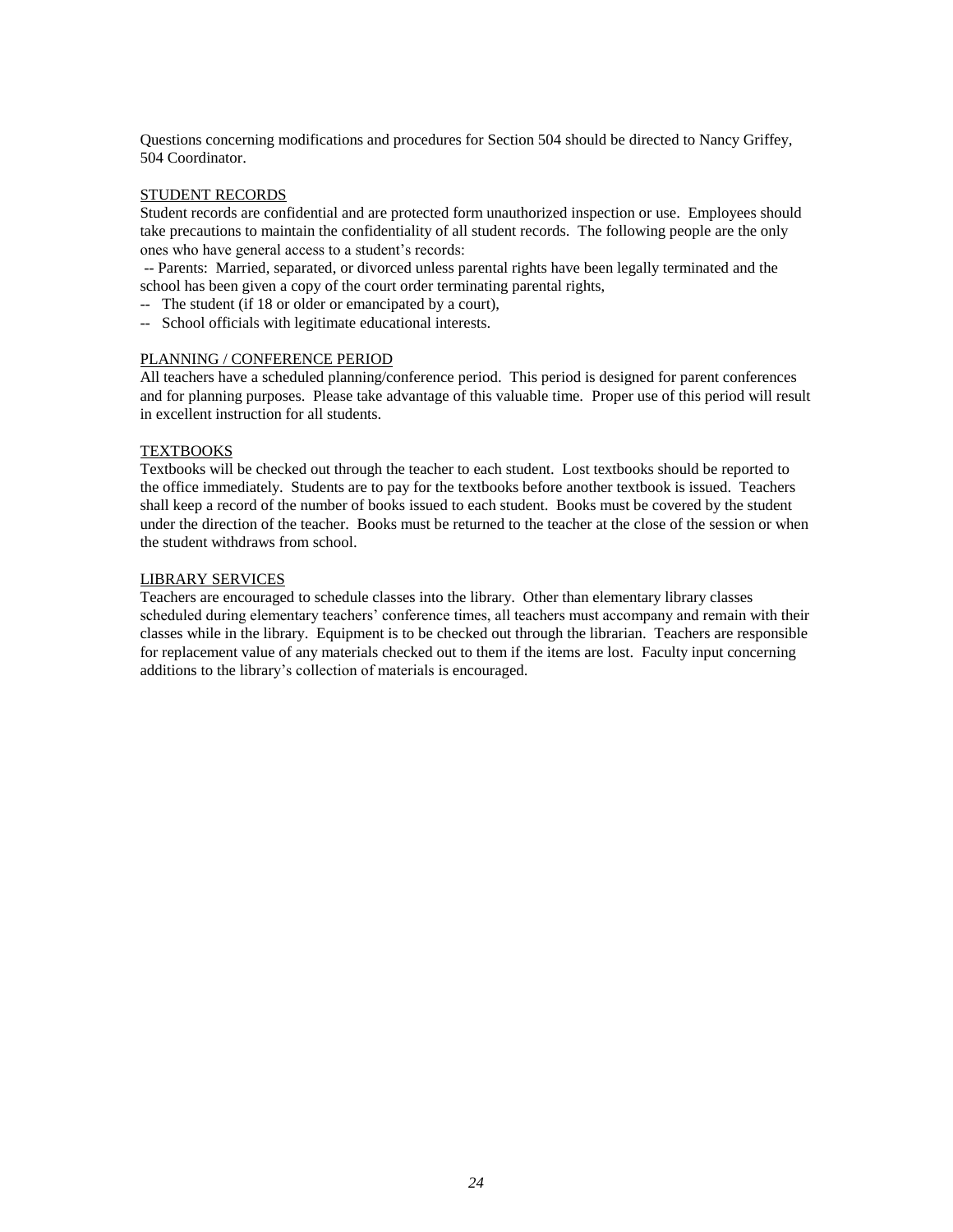# **POLICIES RELATED TO ACCEPTABLE USE OF CAYUGA ISD'S TECHNOLOGY RESOURCES**

You are being given access to the District-provided technology resources listed below. It is important that you read the applicable District policies, administrative regulations, and this agreement form. [See policies CQ and DH, and provisions on use of electronic media in the employee handbook.]

Please contact Jackie Willingham at 903-928-2102, Ext. 039 if you have questions or need help understanding this material.

The following guidelines apply to all District networks, e-mail accounts, devices connected to the District's networks, and all District-owned devices used on or off school property, whether connected to the District's network or connected through a personal data plan or other means of access.

Additionally, the District prohibits harassment through electronic means regardless of the device used, the network used, or the location of use. [See District policies DH, DIA, and FFH.]

Inappropriate use of the District's technology resources may result in revocation or suspension of the privilege of using these resources, as well as other disciplinary or legal action, in accordance with applicable District policies, administrative regulations, and laws.

You are being given access to the following technology resources:

- A District e-mail account;
- A District e-mail account, including access to cloud-based (online) document storage and collaboration space *(Google Apps for Education)*;
- District computer hardware, software, and printers on your school campus;
- District networks, including document storage space;
- Access to District-owned technology resources for use at home; and
- District-filtered Internet access.

Please note that the Internet is a network of many types of communication and information networks. It is possible that you may run across some material you might find objectionable. While the District will use filtering technology to restrict access to such material, it is not possible to absolutely prevent such access. It will be your responsibility to follow the rules for appropriate use.

If you are being issued a District-owned technology device that can be used off campus, you will be given additional materials addressing the proper use, care, and return of these devices.

# **Rules for Responsible Use**

- You will be assigned an individual account for access to approved District technology resources, and you are responsible for not sharing your password or other account information with others.
- District technology resources are primarily for instructional and educational purposes. Limited personal use is allowed only if the rules in this agreement are followed and the use does not interfere with your assigned duties.
- You must comply with the Public Information Act, the Family Educational Rights and Privacy Act (FERPA), and any other applicable law or policy regarding records retention and confidentiality of student and District records.
- You must maintain the confidentiality of health or personnel information concerning colleagues, unless disclosure serves lawful professional purposes or is required by law.
- Please remember that all communications sent through District e-mail accounts may be perceived as communications on behalf of the District. Consequently, all e-mails sent from District e-mail accounts are subject to the District's acceptable use policy, and an employee who violates the policy may be disciplined accordingly.
- When communicating through e-mail or other electronic means, you must use appropriate language and etiquette as you would when communicating face to face. Always be respectful.
- Only authorized District staff may communicate with District students through electronic means, including social media, e-mail, and text messaging. If you are unsure whether or not you are authorized to communicate with a student through electronic means, ask your supervisor. [See DH]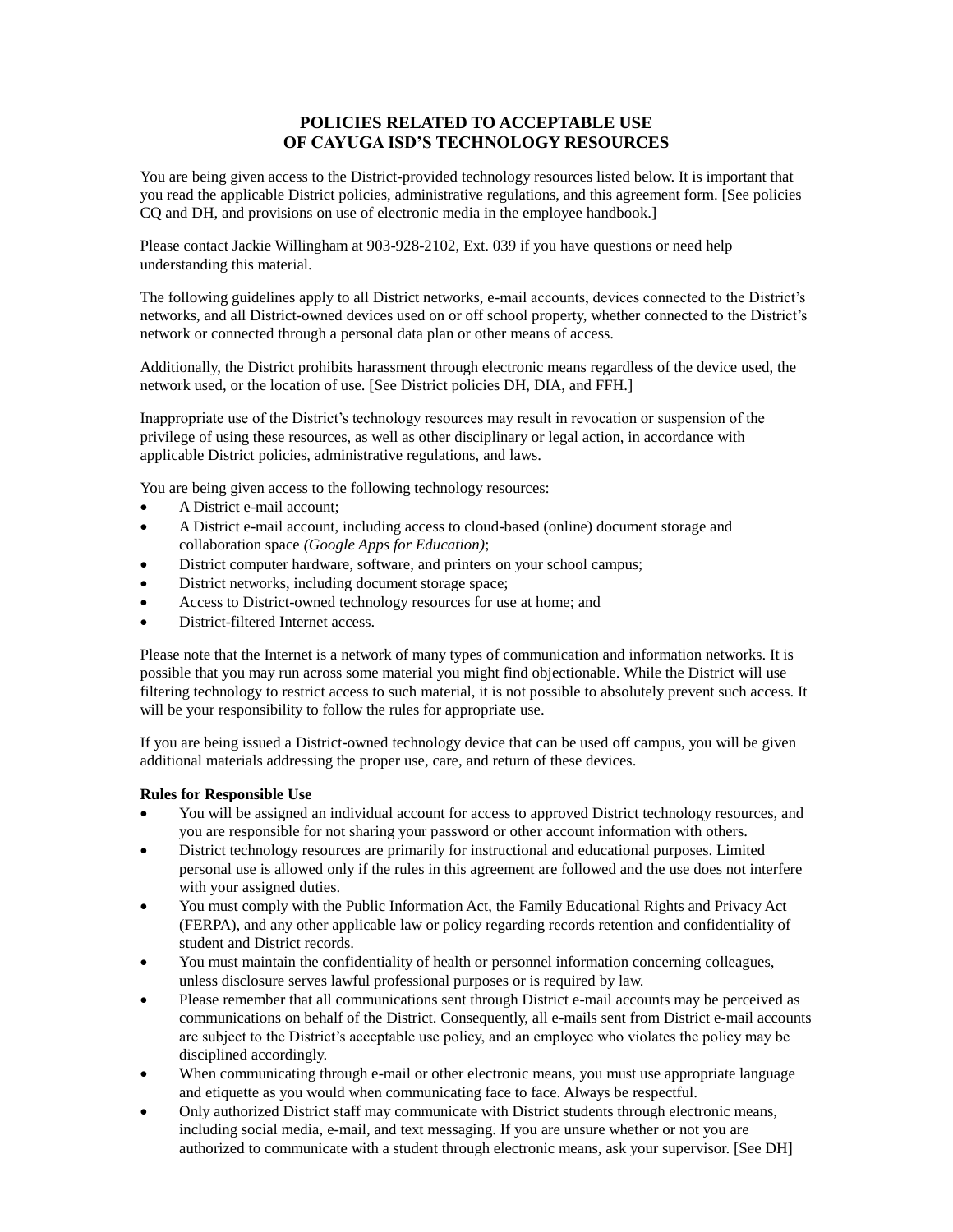- Before use on a District device or for a District purpose, digital subscriptions, online learning resources, online applications, or any other program must be approved by the technology coordinator or principal. District staff should not accept terms and conditions or sign user agreements on behalf of the District without preapproval.
- Copies of potentially sensitive or confidential District records should not be sent, viewed, or stored using an online application not approved by the District.
- You must immediately report any suspicious behavior or other misuse of technology to your supervisor or other campus administrator.
- You will be held responsible at all times for the proper use of your account, and the District may suspend or revoke your access if you violate the rules.

# **Inappropriate Use**

The following are examples of inappropriate use of technology resources:

- Using the resources for any illegal purpose, including threatening school safety;
- Accessing the resources to knowingly alter, damage, or delete District property or information, or to breach any other electronic equipment, network, or electronic communications system in violation of the law or District policy;
- Damaging electronic communication systems or electronic equipment, including knowingly or intentionally introducing a virus to a device or network, or not taking proper security steps to prevent a device or network from becoming vulnerable;
- Disabling or attempting to disable or bypass any Internet filtering device;
- Encrypting communications to avoid security review;
- Using someone's account without permission;
- Pretending to be someone else when posting, transmitting, or receiving messages;
- Attempting to read, delete, copy, modify, or interfere with another user's posting, transmission, or receipt of electronic media;
- Using resources to engage in conduct that harasses others;
- Sending, posting, or possessing materials that are abusive, obscene, pornographic, sexually oriented, threatening, harassing, damaging to another's reputation, or illegal, including material that constitutes prohibited harassment and "sexting";
- Using inappropriate language such as cursing, vulgarity, ethnic or racial slurs, and any other inflammatory language;
- Violating others' intellectual property rights, including downloading or using copyrighted information without permission from the copyright holder;
- Posting or transmitting pictures of students without obtaining prior permission from all individuals depicted or from parents of depicted students who are under the age of 18;
- Wasting school resources through improper use of the District's technology resources, including sending spam; and
- Gaining unauthorized access to restricted information or resources.

# **Consequences for Inappropriate Use**

The following are possible consequences of inappropriate use of technology resources:

- Suspension of access to the District's technology resources;
- Revocation of the account; or
- Other disciplinary or legal action in accordance with the District's policies and applicable laws.

# **Reporting Violations**

- You must immediately report to the technology coordinator any known violation of the District's applicable policies, Internet safety plan, or acceptable use guidelines.
- You must report requests for personally identifiable information, as well as any content or communication that is abusive, obscene, pornographic, sexually oriented, threatening, harassing, damaging to another's reputation, or illegal to the technology coordinator.

# **Return of Technology Resources and Records**

 Upon leaving employment, or upon request from the Superintendent, you must return any Districtowned equipment or resources in your possession.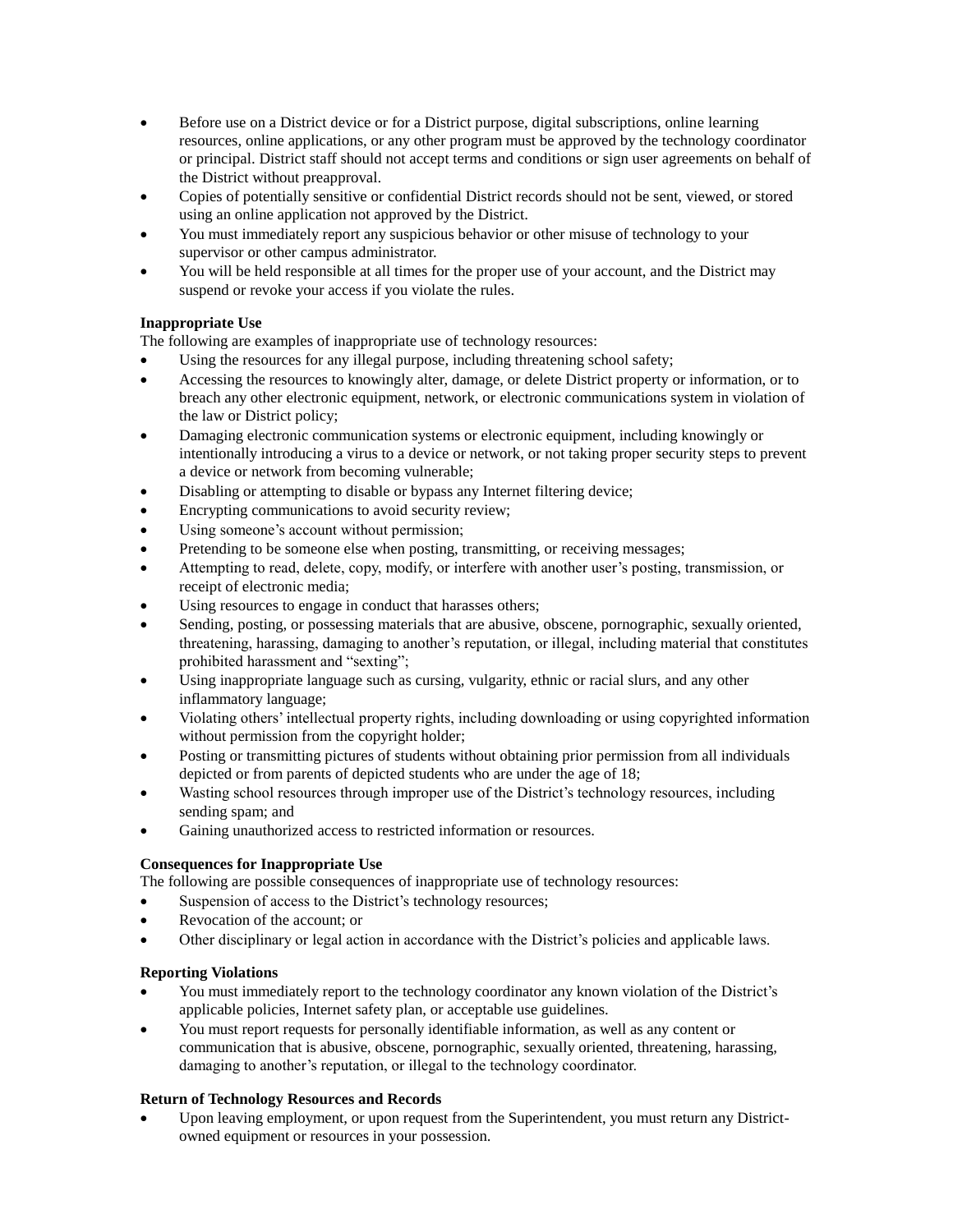You must also return any records, written or electronic, to the District for records retention if you have reason to believe you are retaining the sole copy of a record subject to records retention requirements. You must destroy (delete or shred) any other confidential records remaining in your possession.

### **Disclaimer**

The District's technology resources are provided on an "as is, as available" basis. Cayuga Independent School District does not warrant that the functions or services performed by, or that information or software contained on, the system will meet the system user's requirements or that the system will be uninterrupted or error-free or that defects will be corrected. Opinions, advice, services, and all other information expressed by system users, information providers, service providers or other third party individuals in the system that are those of the providers and not the District. The District shall not be liable for users' inappropriate use of electronic communication resources or violations of copyright restrictions or costs incurred by users. The user agrees that this limitation is intended to and does release the district from any claims, damages, or losses that may occur out of the use of this system. This District will cooperate fully with local, state, or federal officials in any investigation concerning or relating to the misuses of the District's technology resources.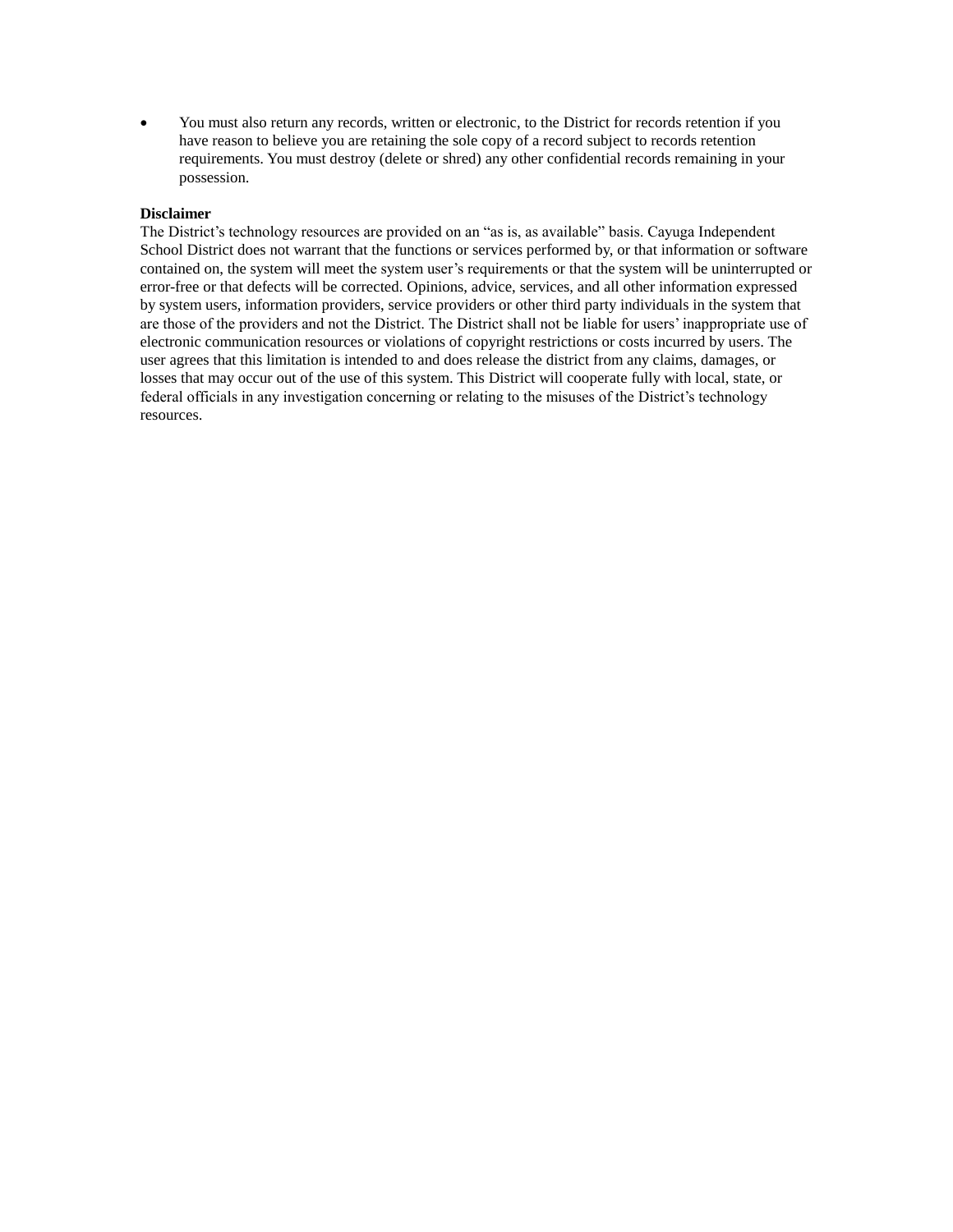# **2021-2022**

# **EMPLOYEE AGREEMENT REGARDINGACCEPTABLE USE OF CAYUGA ISD'S TECHNOLOGY RESOURCES**

I understand that my use of the District's technology resources is not private and that the District will monitor my activity.

I have read the District's technology resources policy, associated administrative regulations, and this user agreement and agree to abide by their provisions. In consideration for the privilege of using the District's technology resources, I hereby release the District, its operators, and any institutions with which it is affiliated from any and all claims and damages of any nature arising from my use of or inability to use these resources, including (without limitation) the type of damages identified in the District's policy and administrative regulations.

I understand that this user agreement must be renewed each school year.

Employee's Printed Name:

Employee's signature: \_\_\_\_\_\_\_\_\_\_\_\_\_\_\_\_\_\_\_\_\_\_\_\_\_\_\_\_\_\_

Date: \_\_\_\_\_\_\_\_\_\_\_\_\_\_\_